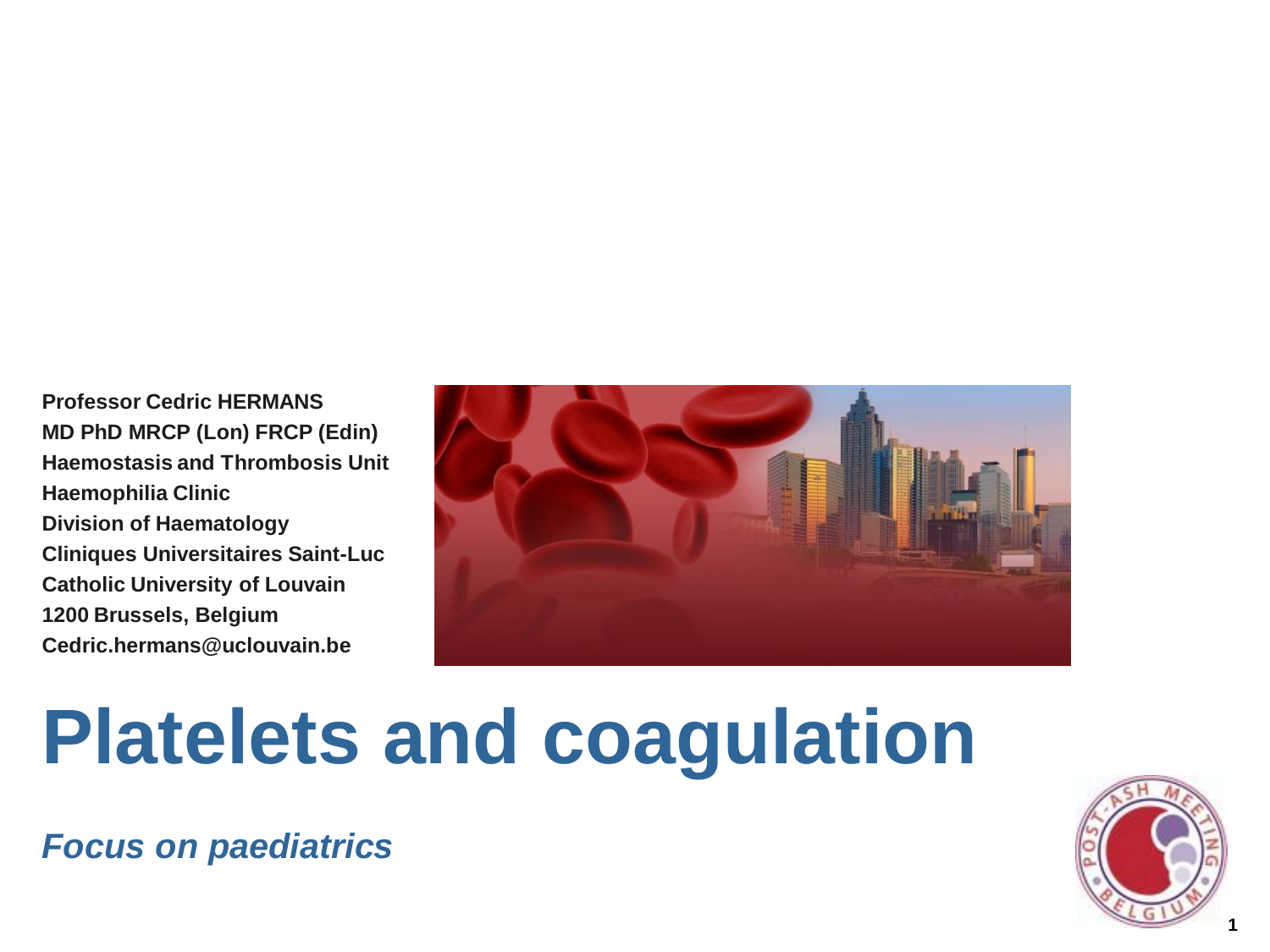## **Thrombocytopenia in pregnancy : ITP or NOT ?**



| Gestational thrombocytopaenia<br><b>Third trimester</b> | Very frequent (65-80 %)<br>Mild decrease in platelet count (10 %)<br>Caused by increased blood volume, platelet<br>activation, platelet clearance<br>No adverse outcomes (mother and fetus)<br>Quick resolution after delivery (days-weeks) |
|---------------------------------------------------------|---------------------------------------------------------------------------------------------------------------------------------------------------------------------------------------------------------------------------------------------|
|---------------------------------------------------------|---------------------------------------------------------------------------------------------------------------------------------------------------------------------------------------------------------------------------------------------|

Many disorders can be associated with thrombocytopenia during pregnancy

Underlying disease should be suspected in case of low platelet count  $(< 70-80000/\mu L)$  during first or early in the second trimester

Look for hypertension, edema, neurologic abnormalities, signs of auto-immune disease

Drug history, family history

Full blood count, blood smear, schistocytes, Coombs test, clotting tests, liver function, serology

BM examination rarely performed Antiplatelet antibodies rarely useful

Haematologic Diseases in Pregnancy – Education ASH 2012 Terry B. Gernsheimer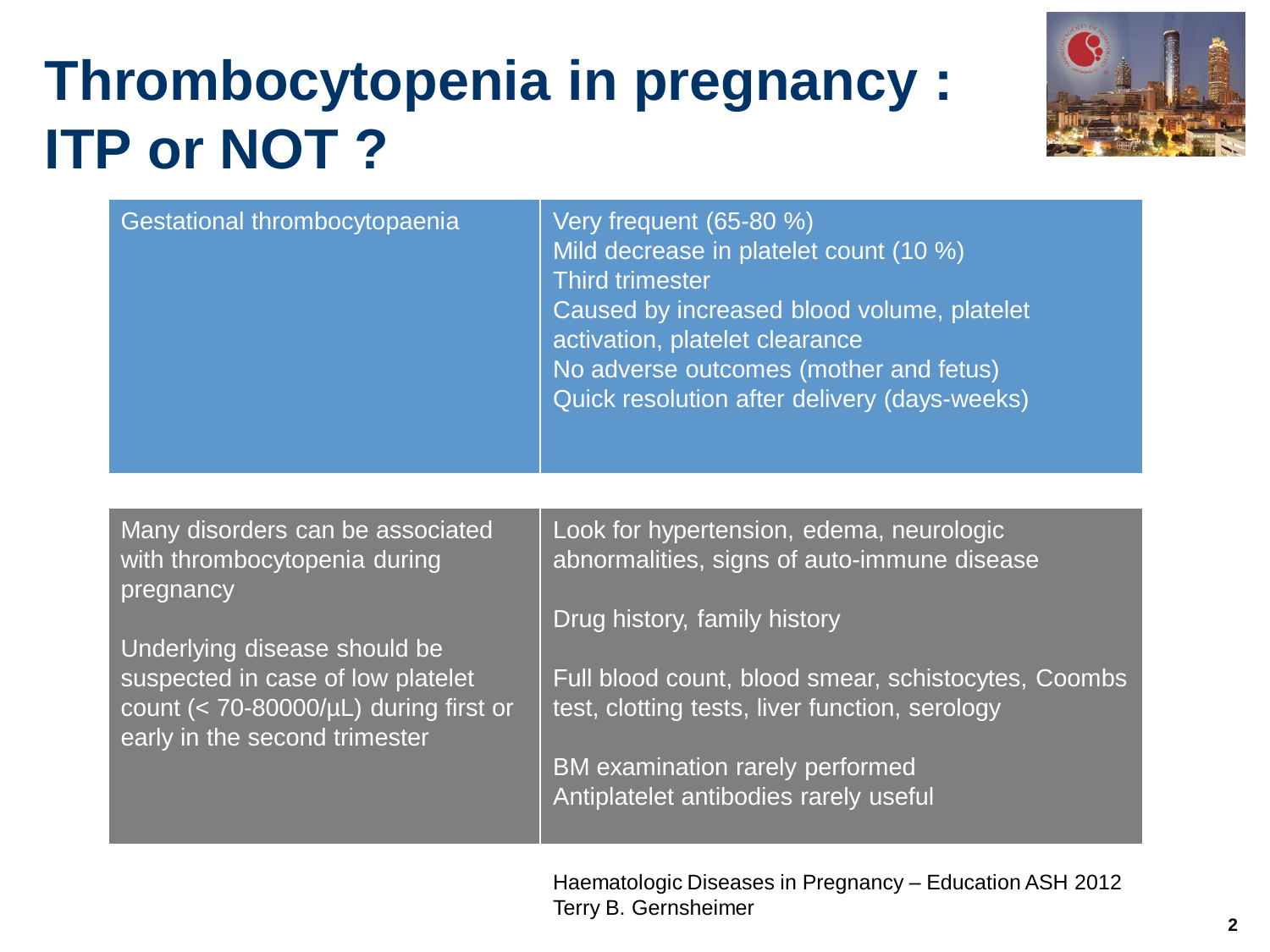#### Causes of thrombocytopenia during pregnancy

#### Gestational (incidental) thrombocytopenia

Preeclampsia **HELLP** syndrome Acute fatty liver of pregnancy Thrombotic thrombocytopenic purpura Hemolytic uremic syndrome Systemic lupus erythematosus Antiphospholipid Ab syndrome Disseminated intravascular coagulation Viral infection Nutritional deficiency Drug use **Primary BM disorder**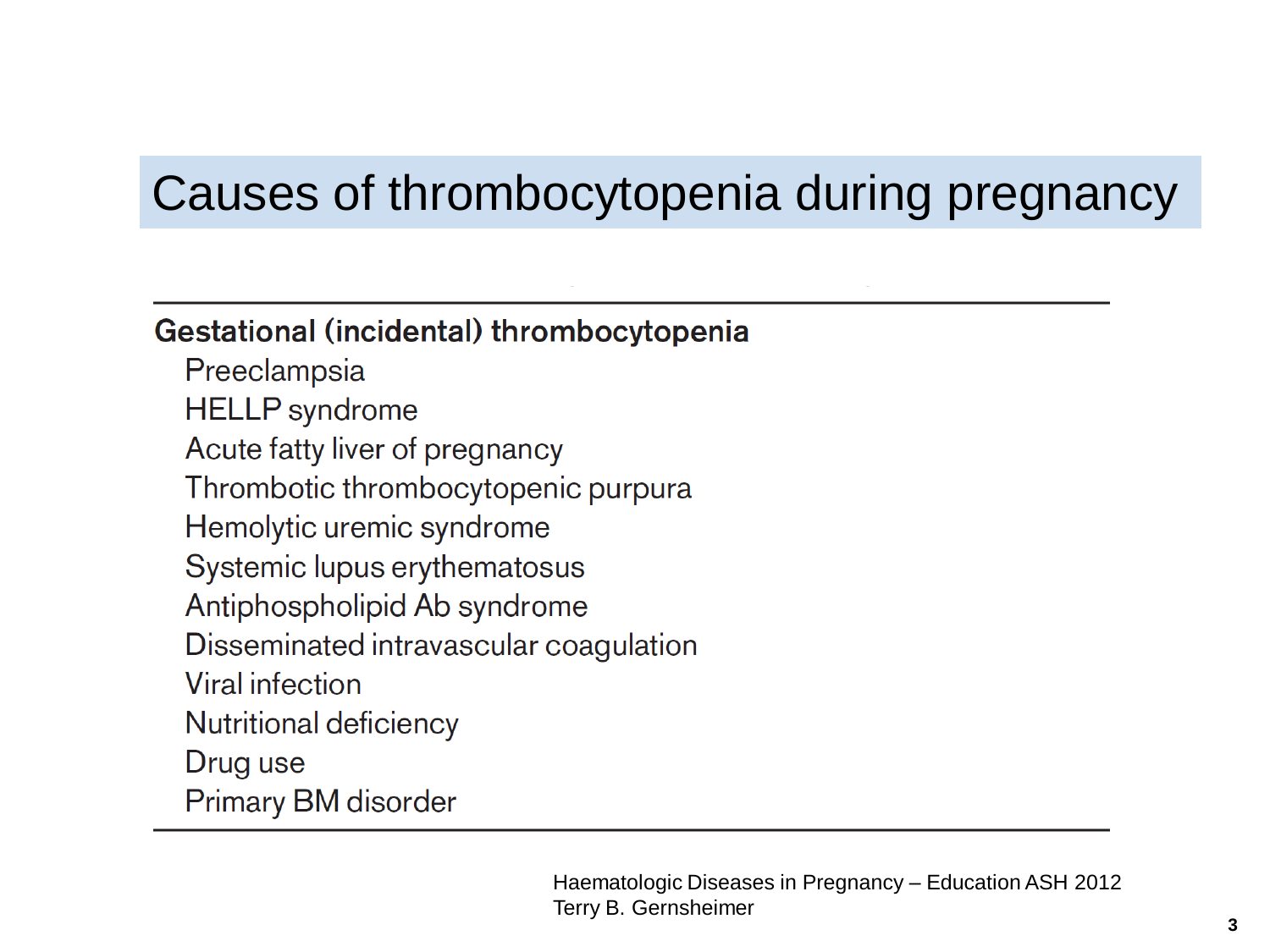## **Thrombocytopenia in pregnancy : ITP or NOT ?**

|  |  | <b>Characteristics of ITP during pregnancy</b> |
|--|--|------------------------------------------------|
|  |  |                                                |

| Frequency                | 2/1000 pregnant women                                                                    |
|--------------------------|------------------------------------------------------------------------------------------|
| <b>Presentation</b>      | <b>First trimester</b>                                                                   |
| <b>Bleeding symptoms</b> | Mild symptoms and clinical<br>signs                                                      |
| No alternative diagnosis | <b>Medical history</b>                                                                   |
| <b>Blood tests</b>       | Isolated low platelet count<br>Associated anemia of<br>pregnancy<br>No other abnormality |

Haematologic Diseases in Pregnancy – Education ASH 2012 Terry B. Gernsheimer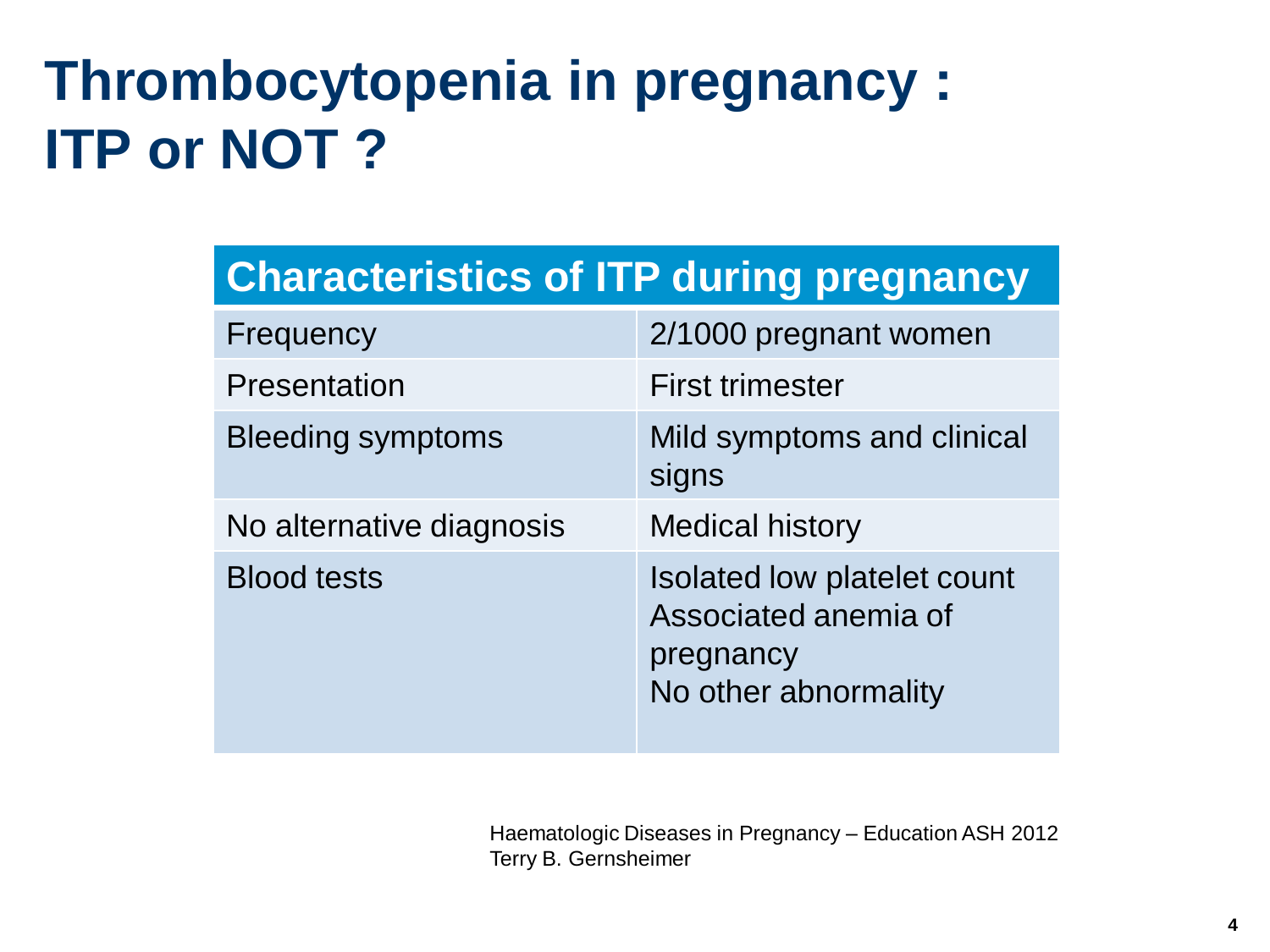## **Management of ITP during gestation**

- In many cases, no treatment is required
- Treatment indicated if bleeding symptoms, low plaletet count (20-30.000/µL), planned invasive procedure
- First-line therapy : Corticosteroids (10-20 mg/day) IV Igs / Second-Line : Azathioprine
- Little or no experience with vinca alkaloids, cyclophosphamide, cyclosporine, rituximab

## **Management of ITP during delivery**

- ITP is not an indication for Cesarean Section
- The mode of delivery is based on obstetric indications
- Fetal platelet count measurement is not recommended before delivery
- The best predictor of thrombocytopaenia at birth is its occurrence in an older sibling (CS)
- Withold spinal anesthaesia when platelet count < 75.000/µL

### **Management of the neonate**

- Poor correlation between maternal and fetal platelet counts
- History of low platelet count in a previous affected sibling is the best predictor of thrombocytopaenia in the neonate
- Cord blood count should be obtained to determine need for immediate therapy
- Nadir platelet count occurs 2-5 days after birth. If low platelets > IVIg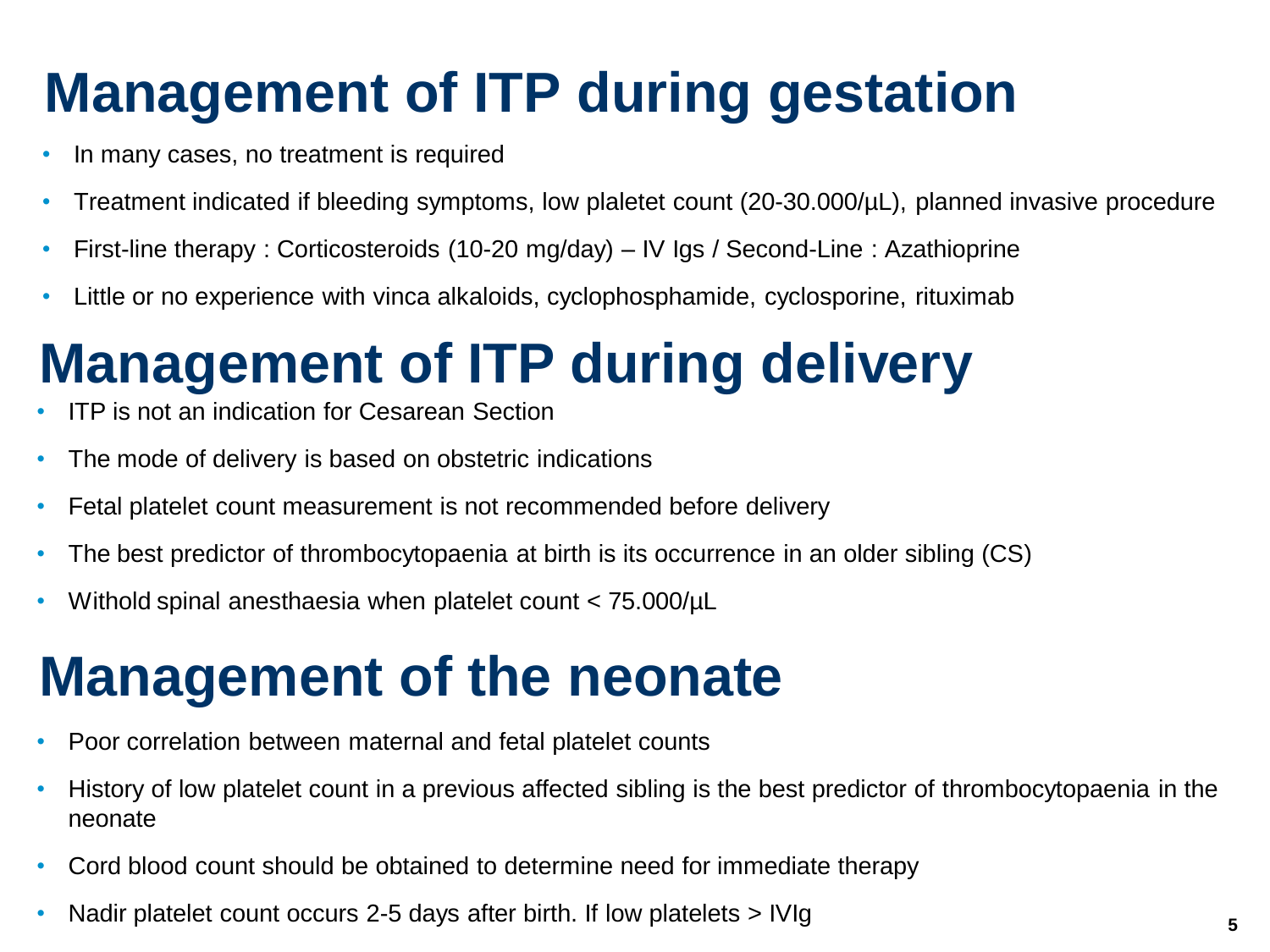### **Proper management of venous thrombo-embolic disease (VTED) in pregnancy.**

- Venous thrombo-embolic events (1/1000 pregnancies) can occur at any stage in pregnancy (50 % in the first 20 weeks) but the period of greatest risk is in the weeks after delivery. Most events are ileo-femoral and left sided.
- The clinical diagnosis is unreliable in pregnancy.
- High level of suspicion (unilateral and usually left-sided leg pain and swelling, lower abdominal pain, low-grade pyrexia, dyspnea, chest pain, and hemoptysis)
- The likelihood of VTE is higher when additional risk factors are present (immobility + body mass index of 25 kg/m2).
- Ultrasound venography and ventilation perfusion lung scan remain the diagnostic techniques of choice for deep venous thrombosis and to rule out PE (lower maternal radiation dose / the lower prevalence of coexisting pulmonary problems).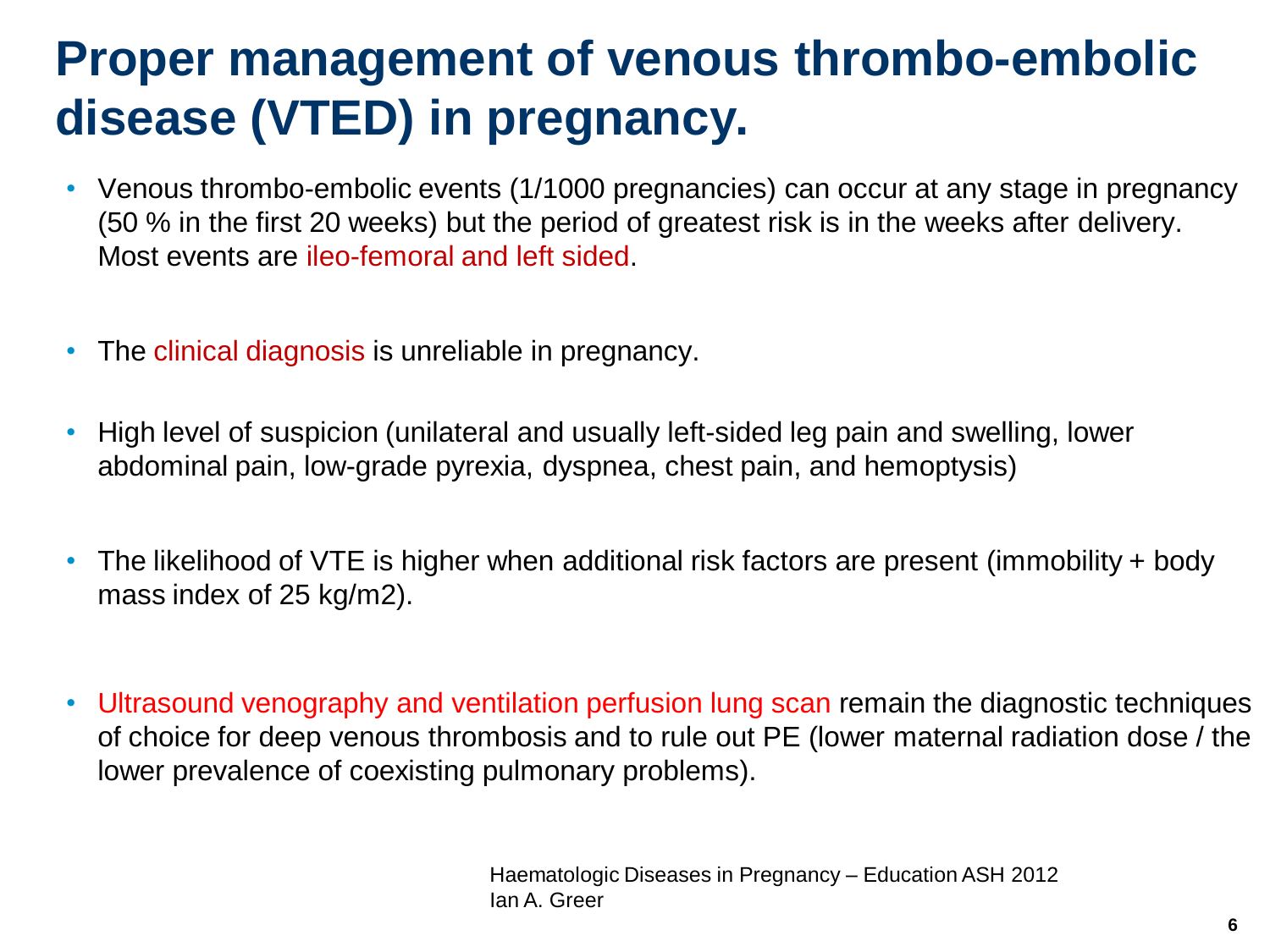### **Proper management of venous thrombo-embolic disease (VTED) in pregnancy.**

- Performing a thrombophilia screen before commencing anticoagulant therapy is not recommended routinely because it will not influence the immediate management of acute VTE
- Low-molecular-weight heparin is the agent of choice for treatment of venous thromboembolism in pregnancy, and treatment should be provided for a minimum of 3 months and for at least 6 weeks after delivery.
- New anticoagulant agents such as dabigatran, rivaroxaban, or apixaban are not recommended in this setting.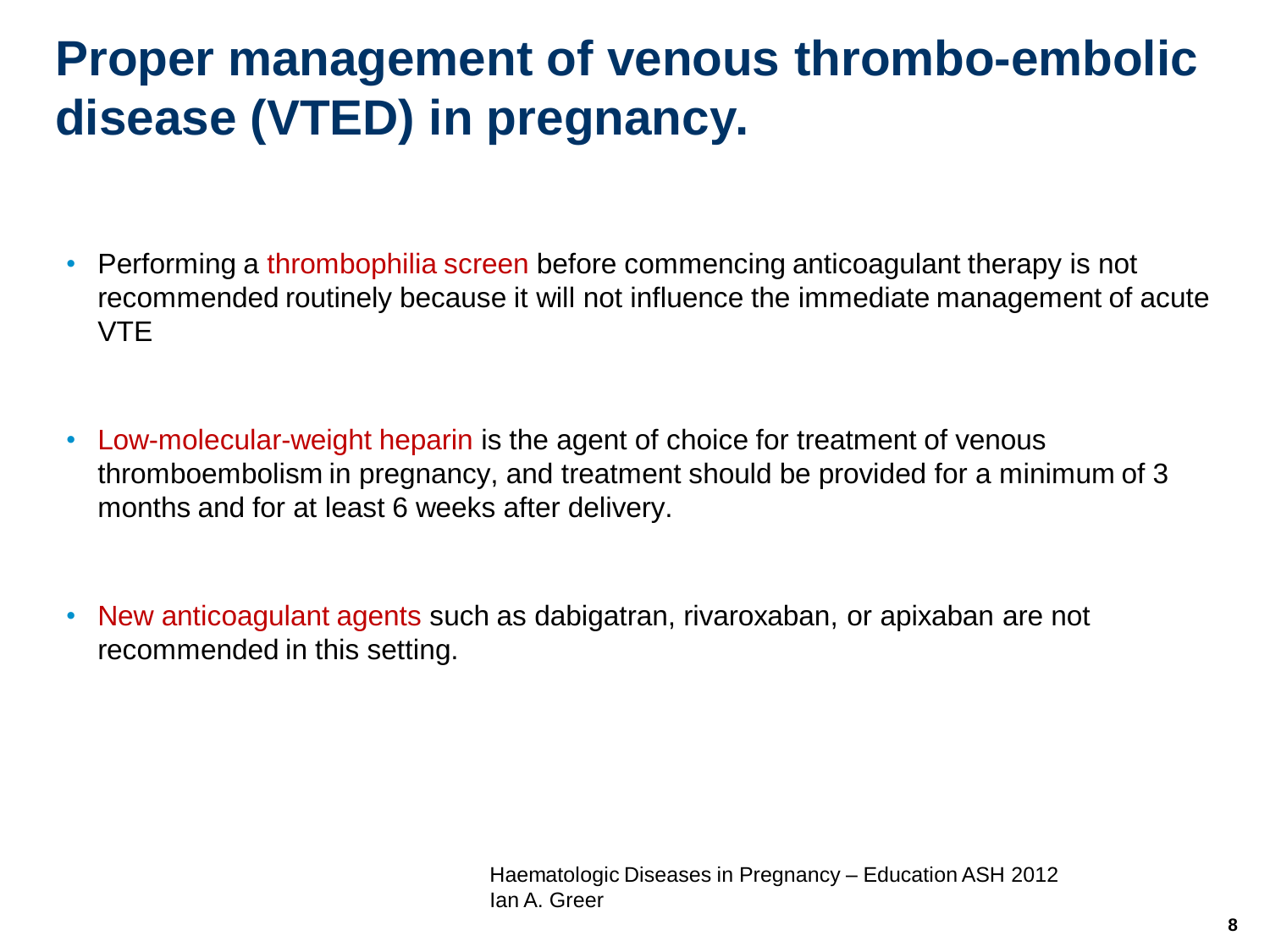### **VTE in the pediatric population : more evidence.**

- Technological advances in medicine and imaging techniques have improved awareness of the disease (<1/10.000 to 58/10.000).
- Longer survival of life-threatening or chronic medical conditions all contribute to the increase in VTE rates in this specific population.
- Bimodal distribution : Infants less than 1 one year of age and adolescents on oral contraception are at increase risk for development of VTE.
- There is a paucity of data on management of VTE based on properly designed clinical trials, but there have been significant advances in the last 2 decades (100 recommendations in the last ACCP Chest Guidelines, most 2C).
- In neonates, higher starting doses of LMWH (Enoxaparin 1.7 to 2 mg/kg/12h) is certainly recommended. All new anticoagulants are in clinical development for the pediatric population.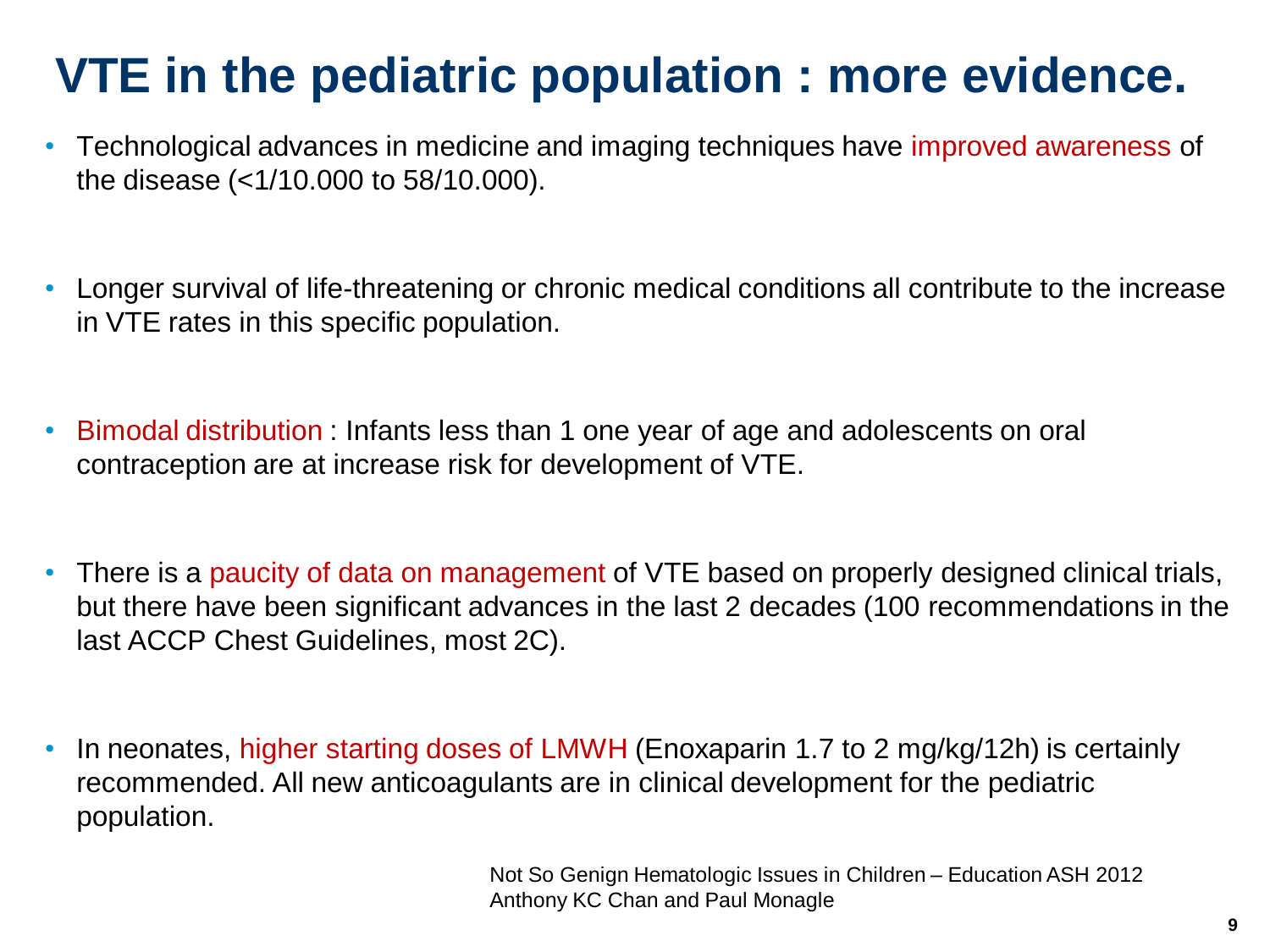#### **The neonatal immature coagulation system is functionally balanced.**

- Major differences exist in the physiology of coagulation and fibrinolysis in neonates and young children compared with older children and adults.
- These differences, which reflect the immaturity of the neonatal hemostasis system, are however functionally balanced.
- Healthy neonates show no signs of bleeding diathesis and no increased tendency to thrombosis for any given stimulus compared with adults.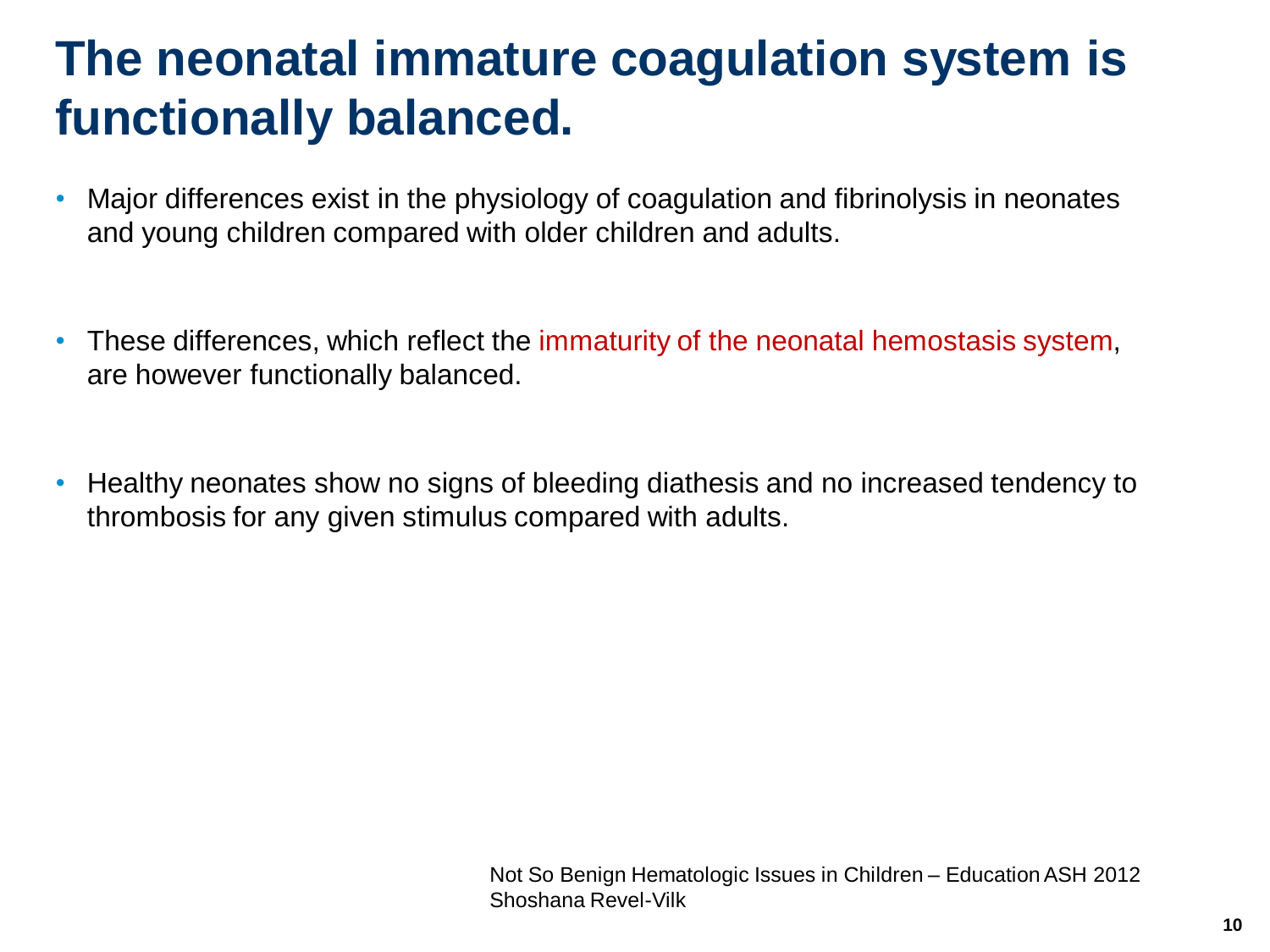#### Neonatal hemostasis versus older children/adult hemostasis

|                                  | <b>Preterm neonates vs</b><br>term neonates | <b>Neonates vs older</b><br>children/adults | Approximate age<br>of adult values* |
|----------------------------------|---------------------------------------------|---------------------------------------------|-------------------------------------|
| <b>Primary hemostasis</b>        |                                             |                                             |                                     |
| Platelet count                   | Decreased $(< 32 w)$                        | Same                                        |                                     |
| <b>Platelet function</b>         | Decreased                                   | Decreased <sup>+</sup>                      | $2-4$ wk                            |
| % of reticulated platelets       | Higher                                      | Higher                                      | <b>NA</b>                           |
| <b>VWF</b> level                 | <b>NA</b>                                   | Higher                                      | 3 mo                                |
| <b>VWF</b> large multimers       | <b>NA</b>                                   | Higher                                      | 3 mo                                |
| <b>Coagulation factors</b>       |                                             |                                             |                                     |
| FII, FVII, FIX, FX               | Lower                                       | Lower                                       | 16y                                 |
| <b>FV</b>                        | Lower                                       | Same or lower                               | 16 y                                |
| <b>FVIII</b>                     | Higher                                      | Same or higher                              | $1 \text{ mod}$                     |
| <b>FXI</b>                       | Lower                                       | Lower                                       | 1 <sub>y</sub>                      |
| <b>FXII</b>                      | Lower                                       | Lower                                       | 16 y                                |
| Fibrinogen level                 | Same                                        | Same                                        |                                     |
| Fibrinogen function              | <b>NA</b>                                   | Decreased                                   | 5 y                                 |
| <b>Regulation of coagulation</b> |                                             |                                             |                                     |
| Antithrombin                     | Lower                                       | Lower                                       | 3 mo                                |
| Protein C                        | Lower                                       | Lower                                       | 16y                                 |
| <b>Total protein S</b>           | Lower                                       | Lower                                       | 1 mo                                |
| Free protein S                   | NA                                          | Higher                                      | <b>NA</b>                           |
| <b>APCR</b> generation           | <b>NA</b>                                   | Reduced                                     | <b>NA</b>                           |
| <b>Free TFPI</b>                 | <b>NA</b>                                   | Lower                                       | Adult                               |
| <b>Fibrinolysis</b>              |                                             |                                             |                                     |
| Plasminogen level                | Lower                                       | Lower                                       | 6 mo                                |
| Plasminogen function             | <b>NA</b>                                   | Decreased                                   | <b>NA</b>                           |
| tPA                              | Same§                                       | Higher                                      | 5d                                  |
| $\alpha$ 2 antiplasmin           | Lower                                       | Lower                                       | 5d                                  |
| $\alpha$ 2M                      | Same                                        | Higher                                      | Adult                               |
| PAI                              | Same§                                       | Same or higher                              | 5d                                  |

NA indicates not available; APCR, activated protein C resistance; and TFPI, tissue factor pathway inhibitor.

For reference values of coagulation and regulation of coagulation factors, see Monagle et al, 2006.<sup>14</sup>

\*Maximum age reported.

†Decreased response was reported to agonists such as thrombin, collagen, epinephrine, and thrombin activation peptide as tested by flow cytometry.

‡Lower levels compared with adults are reported from 1 mo to 16 y of age.

§Higher levels in extremely preterm neonates on d 10 of life compared with older preterm or term neonates.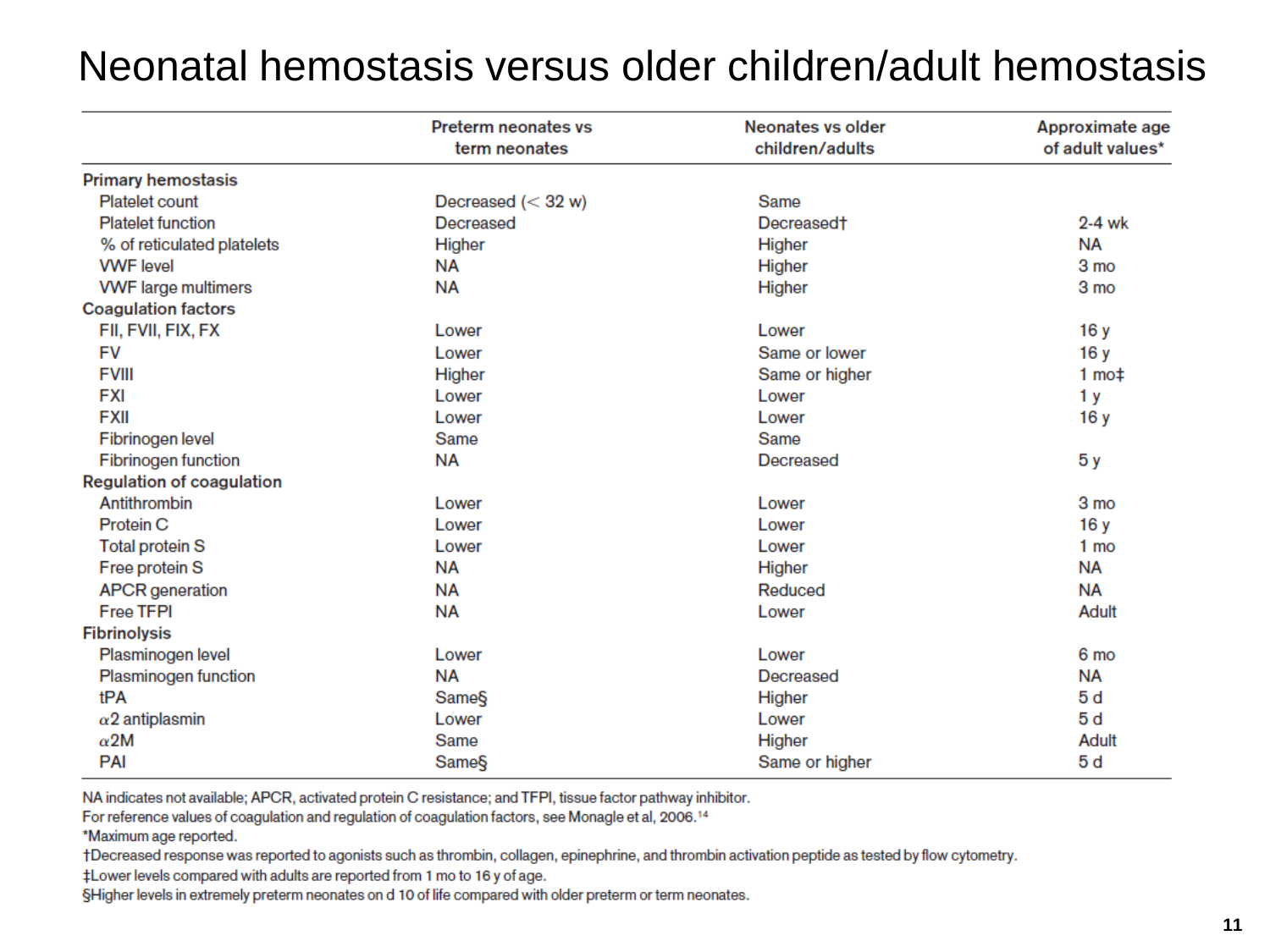#### Neonatal hemostasis versus older children/adult hemostasis

|                                                                                                                                                                                       | <b>Preterm neonates vs</b><br>term neonates                           | Neonates vs older<br>children/adults                         | Approximate age<br>of adult values*            |  |  |
|---------------------------------------------------------------------------------------------------------------------------------------------------------------------------------------|-----------------------------------------------------------------------|--------------------------------------------------------------|------------------------------------------------|--|--|
| <b>Primary hemostasis</b><br>Platelet count<br><b>Platelet function</b><br>% of reticulated platelets<br><b>VWF</b> level<br><b>VWF</b> large multimers<br><b>Coagulation factors</b> | Decreased $(< 32 w)$<br>Decreased<br>Higher<br><b>NA</b><br><b>NA</b> | Same<br>Decreased <sup>+</sup><br>Higher<br>Higher<br>Higher | 2-4 wk<br><b>NA</b><br>3 <sub>mo</sub><br>3 mo |  |  |
| FII, FVII, FIX, FX<br><b>FV</b><br><b>FVIII</b><br><b>FXI</b><br><b>FXII</b>                                                                                                          | <b>Parameter</b>                                                      | <b>Neonate vs Children and</b><br><b>Adults</b>              |                                                |  |  |
| Fibrinogen level<br><b>Fibrinogen function</b>                                                                                                                                        | <b>Platelet count</b>                                                 | Decreased                                                    |                                                |  |  |
| <b>Regulation of coagulation</b><br>Antithrombin                                                                                                                                      | <b>Platelet function</b>                                              | Decreased                                                    |                                                |  |  |
| <b>Protein C</b><br><b>Total protein S</b><br>Free protein S                                                                                                                          | <b>VWF levels and multimers</b>                                       | Increased                                                    |                                                |  |  |
| <b>APCR</b> generation<br><b>Free TFPI</b>                                                                                                                                            | FII, VII, IX and X                                                    | Decreased                                                    |                                                |  |  |
| <b>Fibrinolysis</b><br>Plasminogen level                                                                                                                                              | <b>FXI and FXII</b>                                                   | Decreased                                                    |                                                |  |  |
| Plasminogen function<br>tPA<br>$\alpha$ 2 antiplasmin                                                                                                                                 | <b>FV and FVIII</b>                                                   | Same                                                         |                                                |  |  |
| $\alpha$ 2M<br>PAI                                                                                                                                                                    | Fg                                                                    | Same                                                         |                                                |  |  |
| NA indicates not available; APCR, activate<br>For reference values of coagulation and re                                                                                              | AT, proteins C and S                                                  | Decreased                                                    |                                                |  |  |
| *Maximum age reported.<br>†Decreased response was reported to ag<br><b>tLower levels compared with adults are n</b>                                                                   | <b>Fibrinolysis</b>                                                   | Increased                                                    |                                                |  |  |

§Higher levels in extremely preterm neonates on d 10 of life compared with older preterm or term neonates.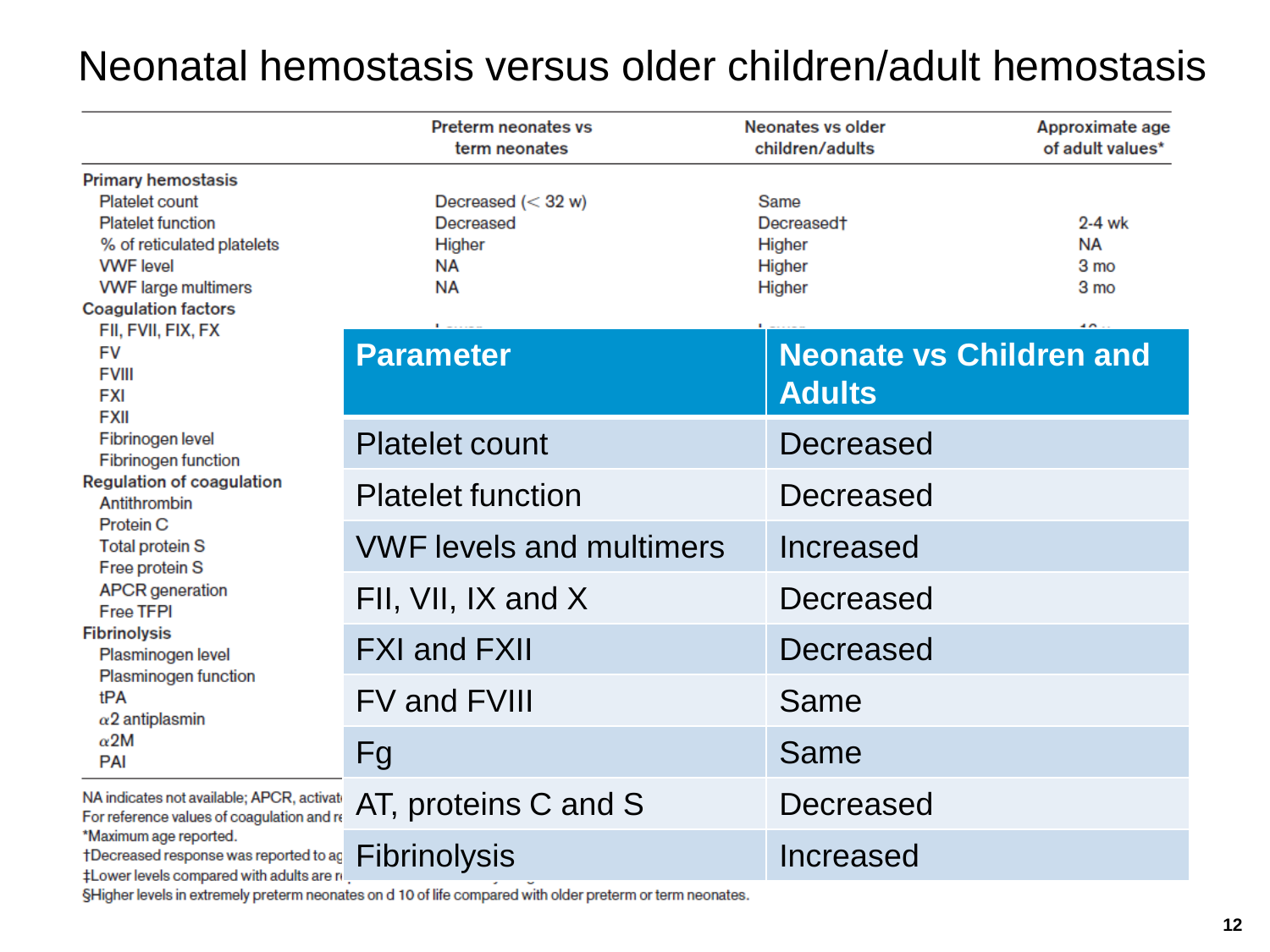#### **The neonatal immature coagulation system is functionally balanced.**

- Systemic diseases may affect hemostasis, predisposing ill neonates to increased hemorrhagic or thrombotic complications.
- The immaturity of the hemostasis system in the preterm and very-low-birth-weight neonate may contribute to a higher risk for intraventricular hemorrhage.
- For diagnosis of hemostasis disorders in this population, diagnostic laboratories processing pediatric samples should use age-, analyzer-, and reagent-appropriate reference ranges.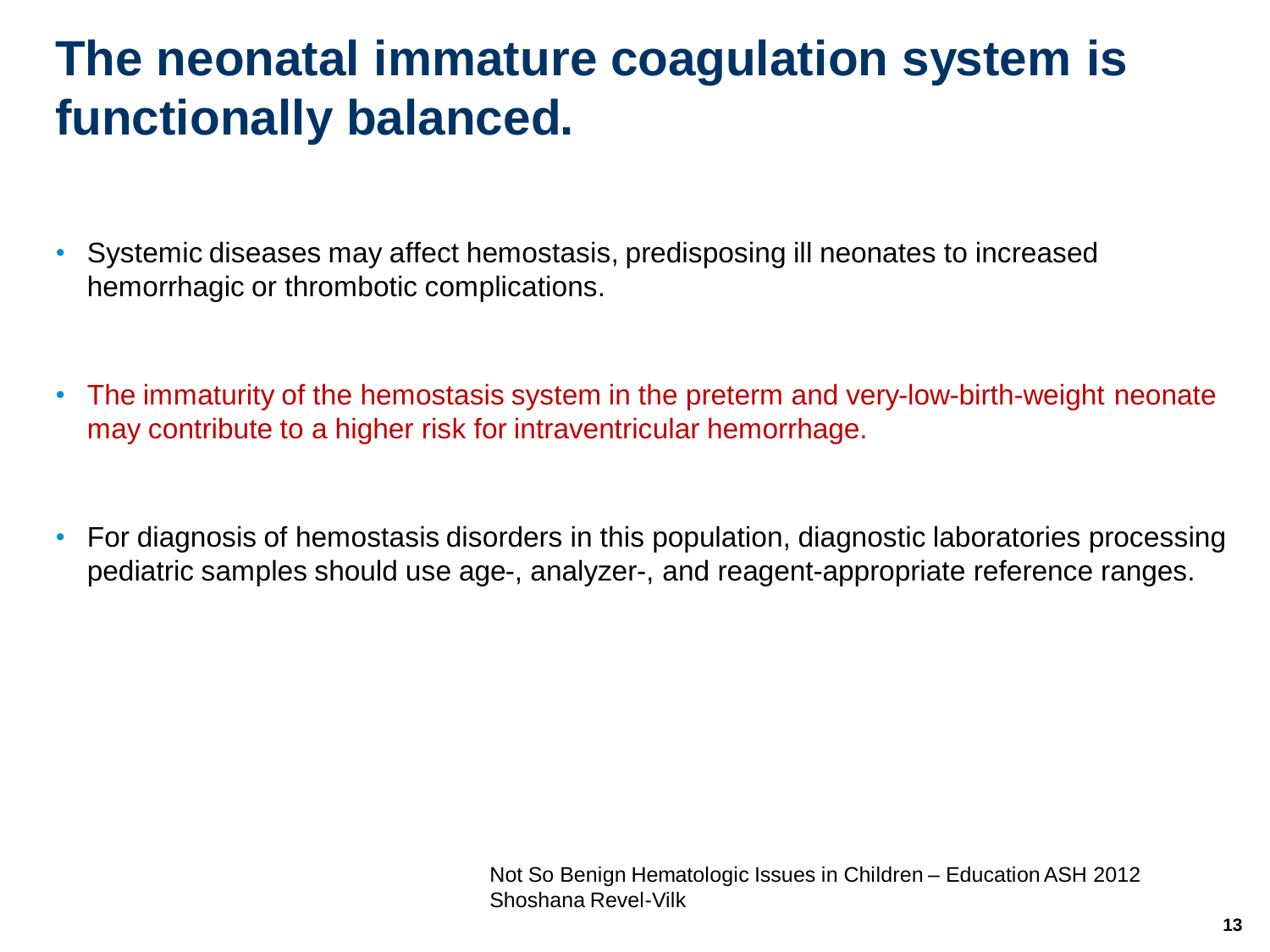#### Screening laboratory tests for hemostasis: Neonates versus adults

|                       | Preterm<br>neonates<br>vs term<br>neonates | <b>Neonates</b><br>vs older<br>children/<br>adults | Approximate<br>age of<br>adult value* |
|-----------------------|--------------------------------------------|----------------------------------------------------|---------------------------------------|
| aPTT                  | Longer                                     | Longer                                             | 16y                                   |
| Prothrombin time      | Longer                                     | Same or longer                                     | 16y                                   |
| <b>INR</b>            | Higher                                     | Same or higher                                     | 16y                                   |
| Thrombin time         | Longer                                     | Same or longer                                     | 5y                                    |
| Bleeding time         | Longer†                                    | Shorter                                            | $1 \text{ mo}$                        |
| <b>PFA-100</b>        | Longert                                    | Shorter                                            | 1 mo                                  |
| <b>ROTEM/TEG</b>      |                                            |                                                    |                                       |
| Clotting time         | Same                                       | Shorter                                            | 3 mo                                  |
| Clot formation time   | Same                                       | Shorter                                            | 3 mo                                  |
| Maximal clot firmness | Stronger                                   | Stronger                                           | 3 mo                                  |

INR indicates International Normalized Ratio; ROTEM, rotating thromboelastometry; and TEG, thromboelastography.

\*Maximum age reported.

th samples drawn in the first 7-10 d of life.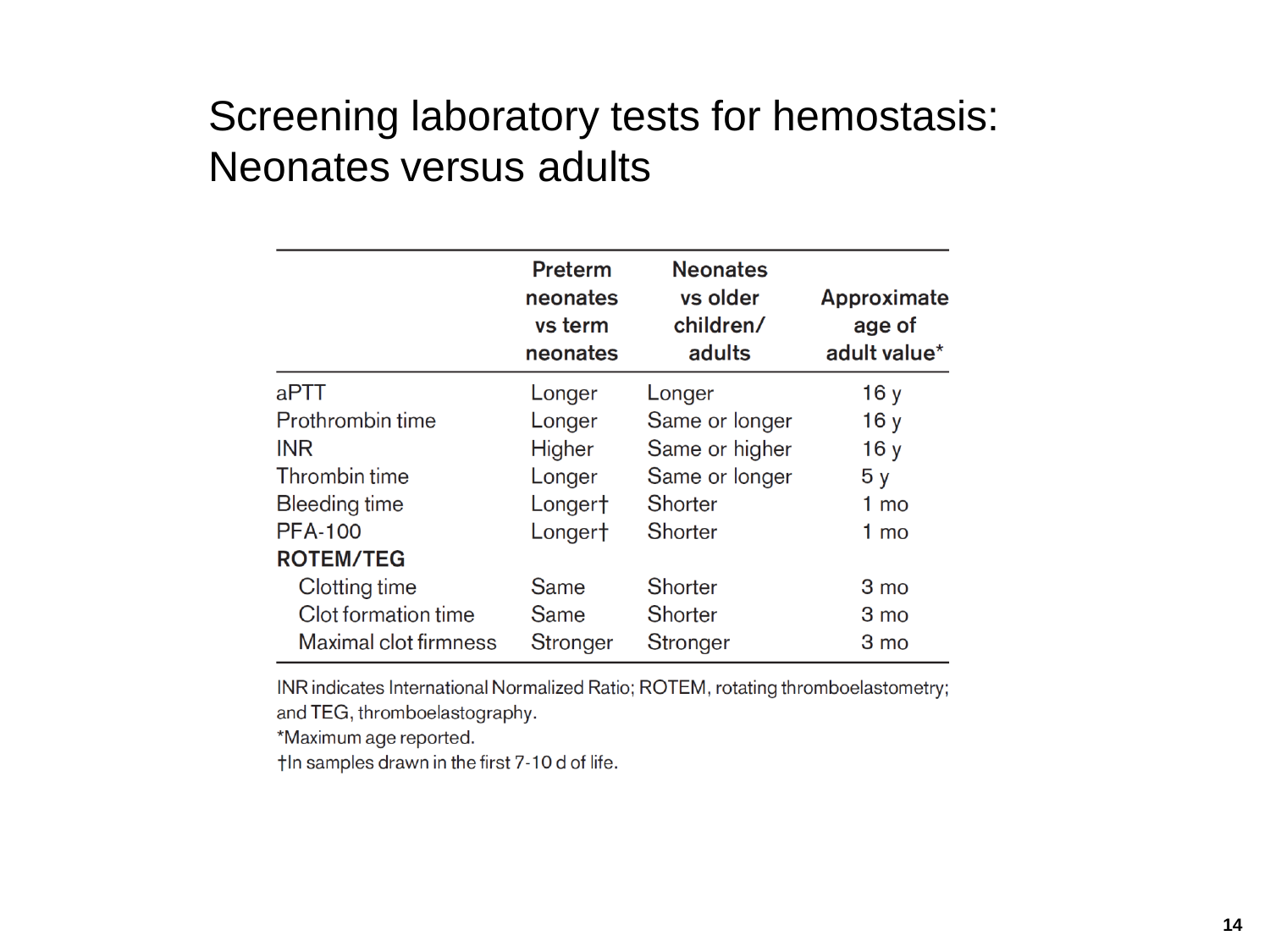### **Bleeding scores should be encouraged.**

- There has been an increasing interest in a more precise quantification of bleeding symptoms by the development and validation of bleeding scores.
	- The Vicenza bleeding score
	- Molecular and Clinical Markers for the Diagnosis and Management of Type 1 von Willebrand disease MCMDM-1 VWD
	- The Pediatric Bleeding Questionnaire.
- These instruments collect data regarding both the presence and severity of a variety of bleeding symptoms and generate a bleeding score by summing the severity of all symptoms reported by a subject.
- They are validated research tools able to discriminate between healthy subjects and those with von Willebrand disease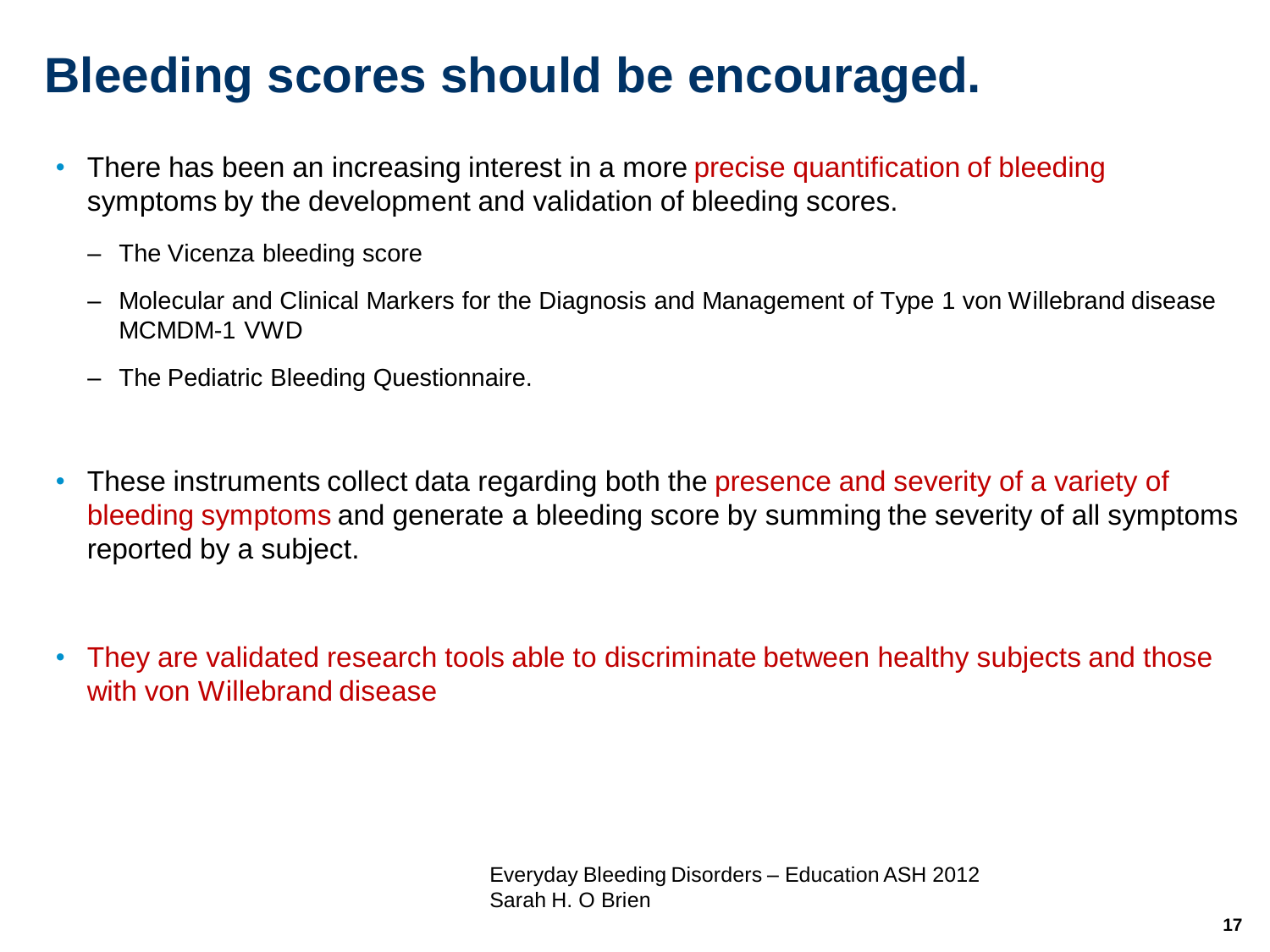#### **Condensed version of the bleeding assessment tool.**  Bowman et al.

| Epistaxis                                                   |   | Oral cavity                                                 |      | Surgery                                                                    |   | Muscle hematoma                                                             |
|-------------------------------------------------------------|---|-------------------------------------------------------------|------|----------------------------------------------------------------------------|---|-----------------------------------------------------------------------------|
| 0 No or trivial (less than 5)                               | 0 | No.                                                         | $-1$ | No bleeding in at least 2 surgeries                                        |   | Never                                                                       |
| $> 5$ or more than 10'                                      |   | Reported at least one                                       |      | Not done or no bleeding in 1 surgery                                       |   | Post-trauma no therapy                                                      |
| 2 CONSULTATION ONLY                                         |   | <b>CONSULTATION ONLY</b>                                    |      | Reported in <25% of all surgeries<br>Reported in >25% of all surgeries, no | 2 | Spontaneous no therapy                                                      |
| Packing or Cauterization or<br>Antifibrinolytics            | 3 | Surgical hemostasis or Antifibrinolytics                    | 3    | lintervention<br>Surgical hemostasis or Antifibrinolytics                  |   | Spontaneous or traumatic requiring<br>Desmopressin or Replacement therapy   |
| Blood transfusion or Replacement<br>therapy or Desmopressin |   | Blood transfusion or Replacement<br>therapy or Desmopressin |      | Blood transfusion or Replacement<br>therapy or Desmopressin                | 4 | Spontaneous or traumatic requiring<br>Surgical intervention or Blood transf |

| Cutaneous                  | GI bleeding                                                                | Menorrhagia |                                                                               | Hemarthrosis |                                                                                  |
|----------------------------|----------------------------------------------------------------------------|-------------|-------------------------------------------------------------------------------|--------------|----------------------------------------------------------------------------------|
| 0   No or trivial $(1 cm)$ | No                                                                         |             | <b>No</b>                                                                     |              | Never                                                                            |
|                            | Associated with ulcer, portal<br>hypertension, hemorrhoids, angiodysplasia |             | <b>CONSULTATION ONLY</b>                                                      |              | Post-trauma no therapy                                                           |
| >1 cm and no trauma        | Spontaneous                                                                |             | Antifibrinolytics or pill use                                                 |              | Spontaneous no therapy                                                           |
|                            | Surgical hemostasis or Blood                                               |             | Curettage or Iron therapy                                                     |              | Spontaneous or traumatic requiring<br>desmopressin or Replacement therapy        |
| з<br>2 CONSULTATION ONLY   | transfusion or Replacement therapy<br>or Desmopressin or Antifibrinolytics | 4           | Blood transfusion or Replacement ther<br>-apy or Desmopressin or Hysterectomy |              | Spontaneous or traumatic requiring<br>surgical intervention or blood transfusion |

|                | Bleeding from minor wounds       |         | <b>Tooth extraction</b>                                     | Post-partum hemorrhage |                                                             | <b>CNS</b> bleeding |                                 |
|----------------|----------------------------------|---------|-------------------------------------------------------------|------------------------|-------------------------------------------------------------|---------------------|---------------------------------|
|                | No or trivial (less than 5)      |         | -1 No bleeding in at least 2 extractions                    | $-1$                   | No bleeding in at least 2 deliveries                        | $\Omega$            | Never                           |
|                | > 5 or more than 5'              | $\circ$ | Not done or no bleeding in 1 extraction                     | $\Omega$               | No deliveries or no bleeding in 1<br>delivery               |                     |                                 |
| $\overline{2}$ | <b>CONSULTATION ONLY</b>         |         | Reported in <25% of all procedures                          |                        | <b>CONSULTATION ONLY</b>                                    |                     |                                 |
| $\mathbf{a}$   | Surgical hemostasis              |         | Reported in >25% of all procedures, no<br>intervention      |                        | Curettage or Iron therapy or<br>Antifibrinolytics           | $\tilde{c}$         |                                 |
|                | Blood transfusion or Replacement | 3       | Resuturing or Packing                                       | 3                      | Blood transfusion or Replacement<br>therapy or Desmopressin | 3                   | Subdural, any intervention      |
|                | therapy or Desmopressin          |         | Blood transfusion or Replacement<br>therapy or Desmopressin |                        | Hysterectomy                                                | 4                   | Intracerebral, any intervention |

Total assigned score: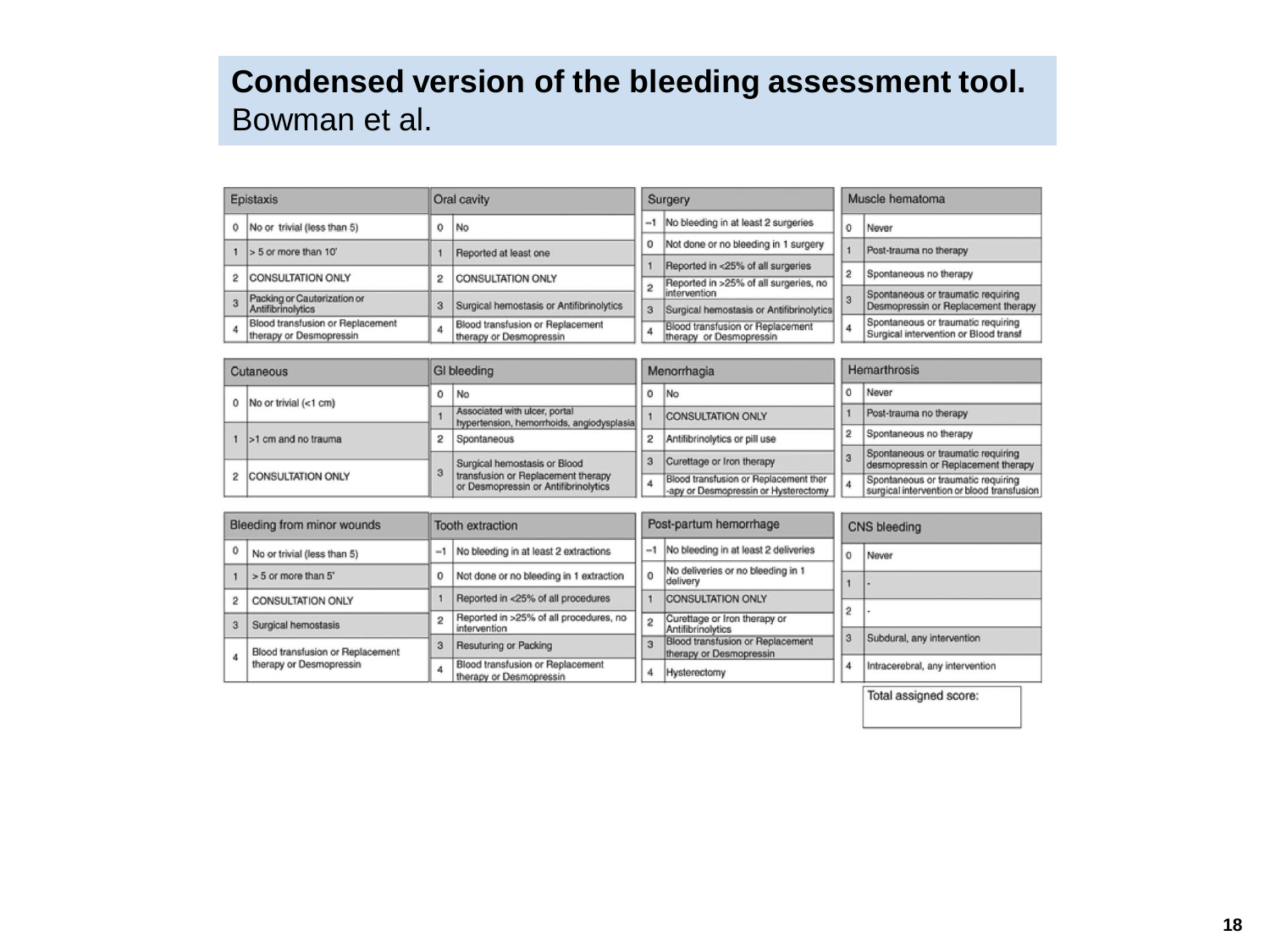### **Bleeding scores should be encouraged.**

- The greatest clinical utility of bleeding scores lies in their high negative predictive value, and perhaps their greatest value is in the identification of patients for whom testing for VWD is not necessary.
- In very young patients the bleeding history may be completely negative due to lack of hemostatic challenges.
- Some laboratory work-up will always be required to exclude a bleeding disorder in a young patient with a positive family history of a bleeding disorder.
- If the bleeding score is elevated and VWF levels are normal, this should be a sign for the hematologist to actively pursue alternate bleeding disorder diagnoses.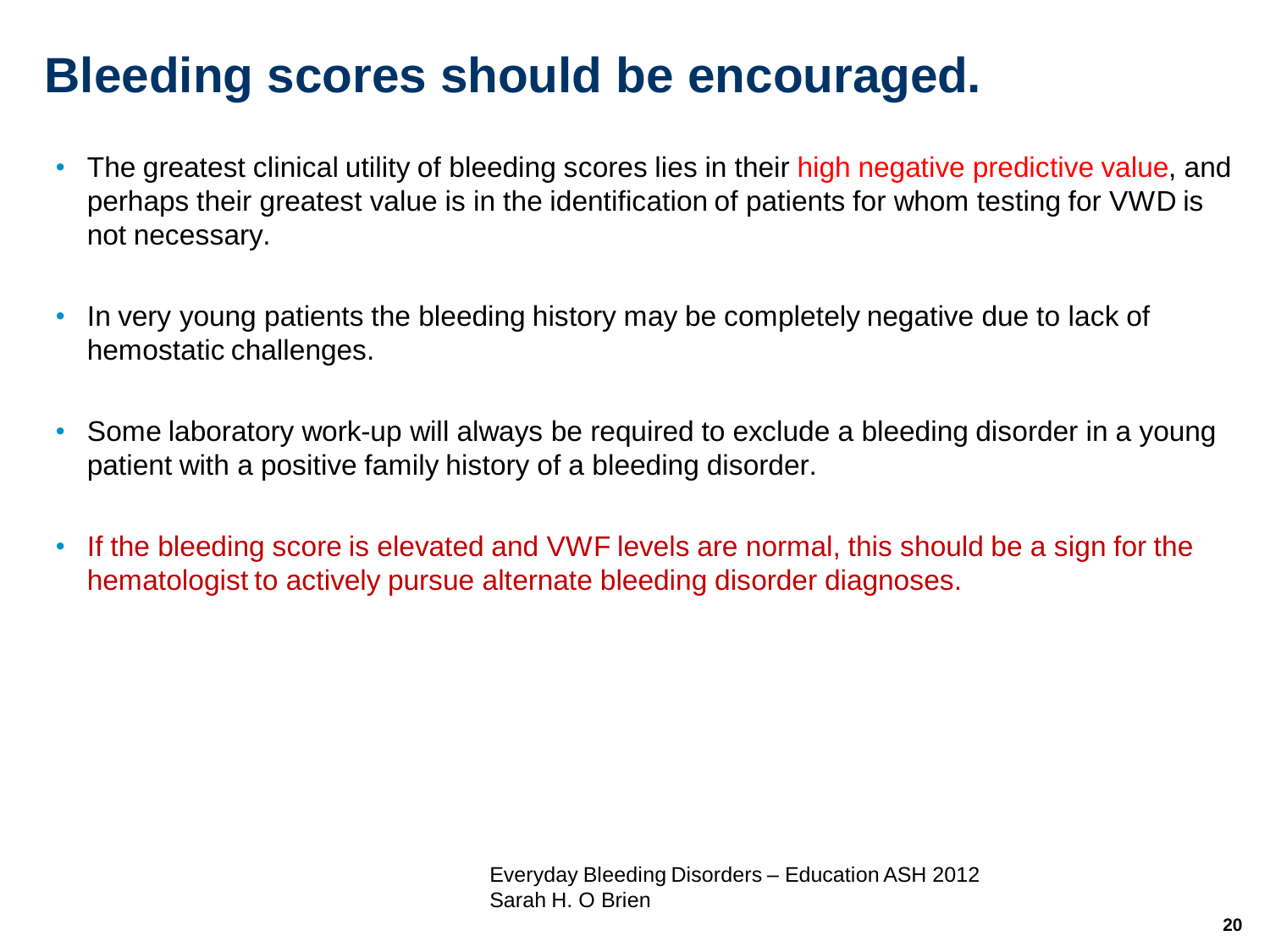## **The new oral anticoagulants**

|                            | Apixaban<br><b>ELIQUIS</b>                                       | <b>Rivaroxaban</b><br><b>XARELTO</b>                             | <b>Dabigatran</b><br><b>PRADAXA</b>            |
|----------------------------|------------------------------------------------------------------|------------------------------------------------------------------|------------------------------------------------|
| <b>Mechanism of action</b> | direct FXa inhibitor                                             | direct FXa inhibitor                                             | direct FIIa inhibitor                          |
| Oral availability          | $-50%$                                                           | 80 %                                                             | 6.5%                                           |
| Route of administration    | oral                                                             | oral                                                             | oral                                           |
| <b>Dosing</b>              | 2x/day in all<br><b>indications</b>                              | 1x/day (AF, DVT and<br>PE)                                       | 1x/day (DVT<br>prevention)<br>2x/day (VTE, AF) |
| Pro-drug                   | <b>No</b>                                                        | <b>No</b>                                                        | <b>Yes</b>                                     |
| <b>Food effect</b>         | <b>No</b>                                                        | <b>No</b>                                                        | <b>No</b>                                      |
| <b>Renal Clearance</b>     | $-27%$                                                           | 36 %                                                             | 85 %                                           |
| Mean Half-Life (T1/2)      | ~12h                                                             | $7 - 11 h$                                                       | $14 - 17h$                                     |
| <b>T</b> max               | 3 <sub>h</sub>                                                   | $2-4h$                                                           | $0.5 - 2h$                                     |
| Drug interactions          | CYP 3A4 and P-gp<br><i>inhibitors</i><br><b>CYP 3A4 inducers</b> | CYP 3A4 and P-gp<br><i>inhibitors</i><br><b>CYP 3A4 inducers</b> | P-gp inhibitors<br>P-gp inducers               |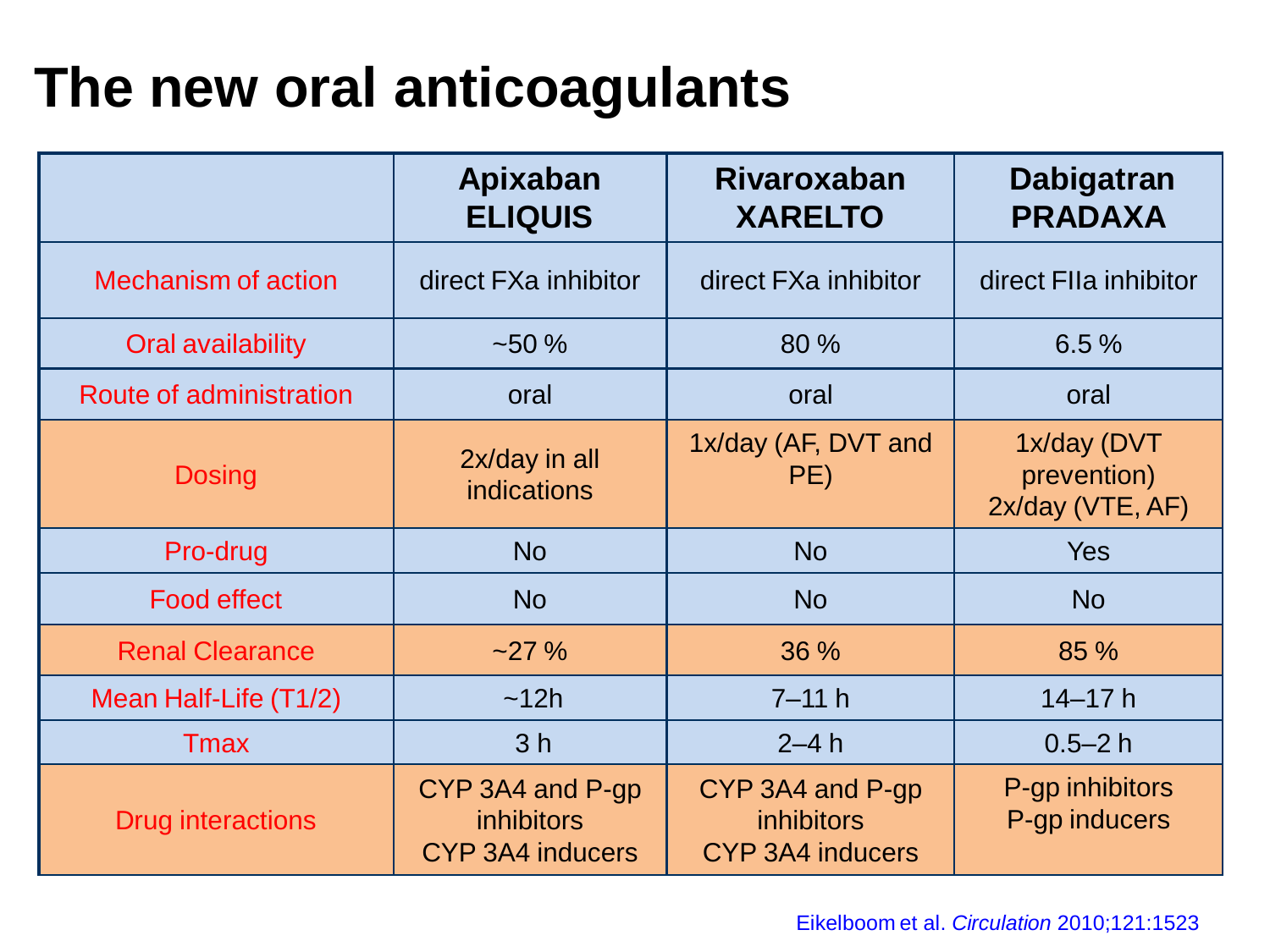#### **New oral anticoagulants: which one should my patient use?**

- Dabigatran and rivaroxaban are licensed as alternatives to warfarin for stroke prevention in patients with atrial fibrillation and apixaban is likely to soon follow.
- Differences in study design, characteristics of the patients enrolled, and quality of warfarin management render cross study comparisons problematic.
- In the absence of head-to-head trials, it is impossible to say that one drug is better than another.
- Until such trials are done, therefore, it is likely that the unique pharmacologic properties and the differences among the agents that have arisen from the clinical trials will drive the decision as to which of the new agents to choose.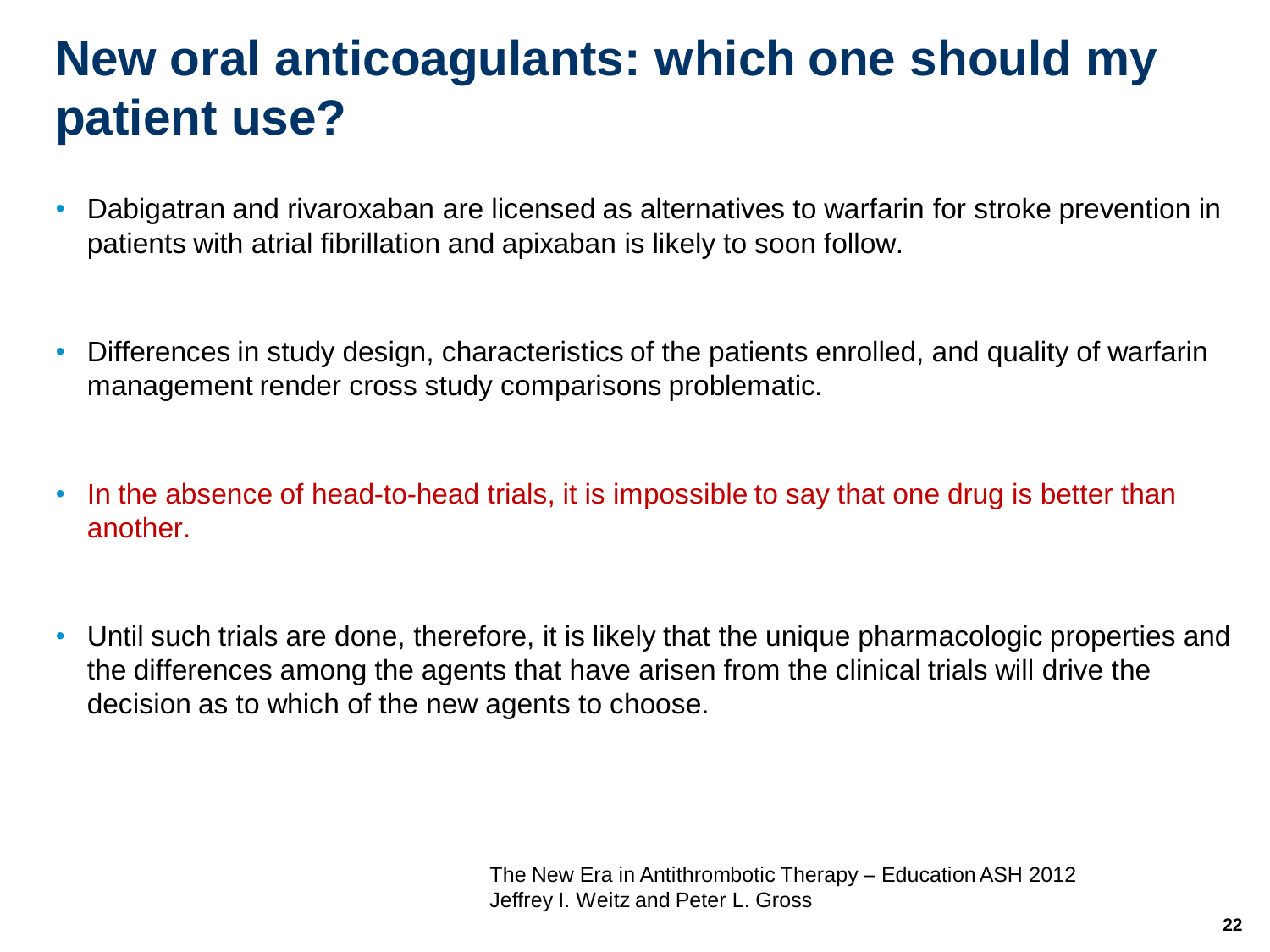### **Is there a role for warfarin anymore ?**

- Rivaroxaban, Dabigatran and Apixaban have demonstrated effectiveness, safety, and adherence that are comparable or superior to warfarin in the clinical trial setting.
- None of the novel agents requires routine laboratory testing. These new agents present potential advantages, such as fixed dosing and dramatically reduced intracranial hemorrhaging.
- They also have limitations such as the dependency of the renal function and the absence of antidote.
- Clinical practice is however very different from the clinical trial setting.
- *"In the randomized trials, all of the patients received the same amount of education. But how much education will be provided to patients prescribed these agents in clinical practice if they are not followed in an anticoagulation clinic?"*

The New Era in Antithrombotic Therapy – Education ASH 2012 Jeffrey I. Weitz and Peter L. Gross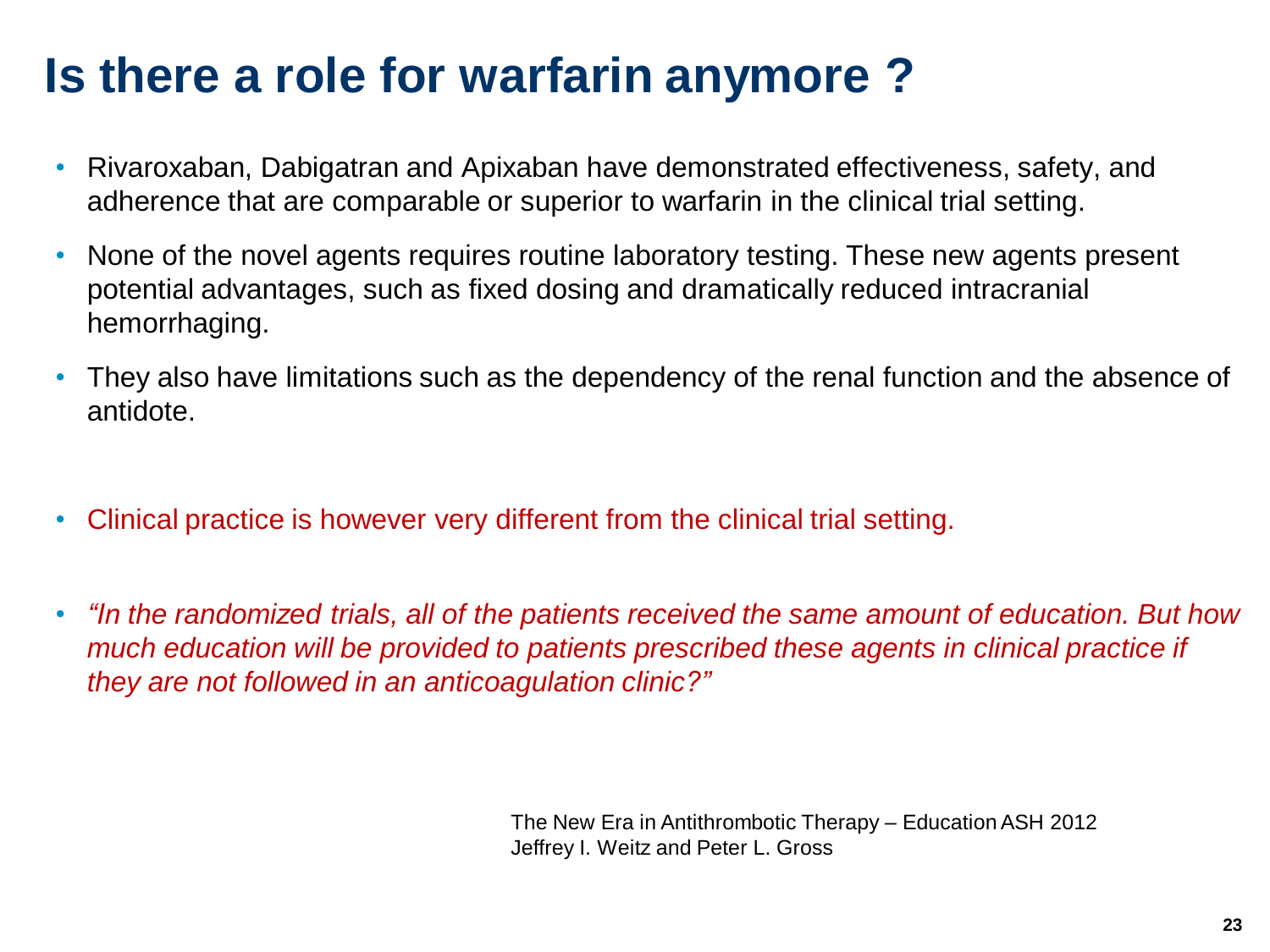#### **Is there a role for warfarin anymore ?**

- New oral anticoagulants require the same patient education on the risk of stroke in nonvalvular atrial fibrillation and the benefits of anticoagulation
- New oral anticoagulants have significant rates of bleeding:
	- patients need to be aware of signs and symptoms, how to respond, precautionary measures to minimize trauma and risk of bleeding
- New agents have no INR monitoring concerns and fewer drug-drug and food-drug interactions, but still have unique considerations for each agent, including how to manage missed doses.

#### • **CAREFUL SELECTION, EDUCATION AND APPROPRIATE FOLLOW-UP OF PATIENTS ON NOACs IS CRITICAL**

The New Era in Antithrombotic Therapy – Education ASH 2012 Jeffrey I. Weitz and Peter L. Gross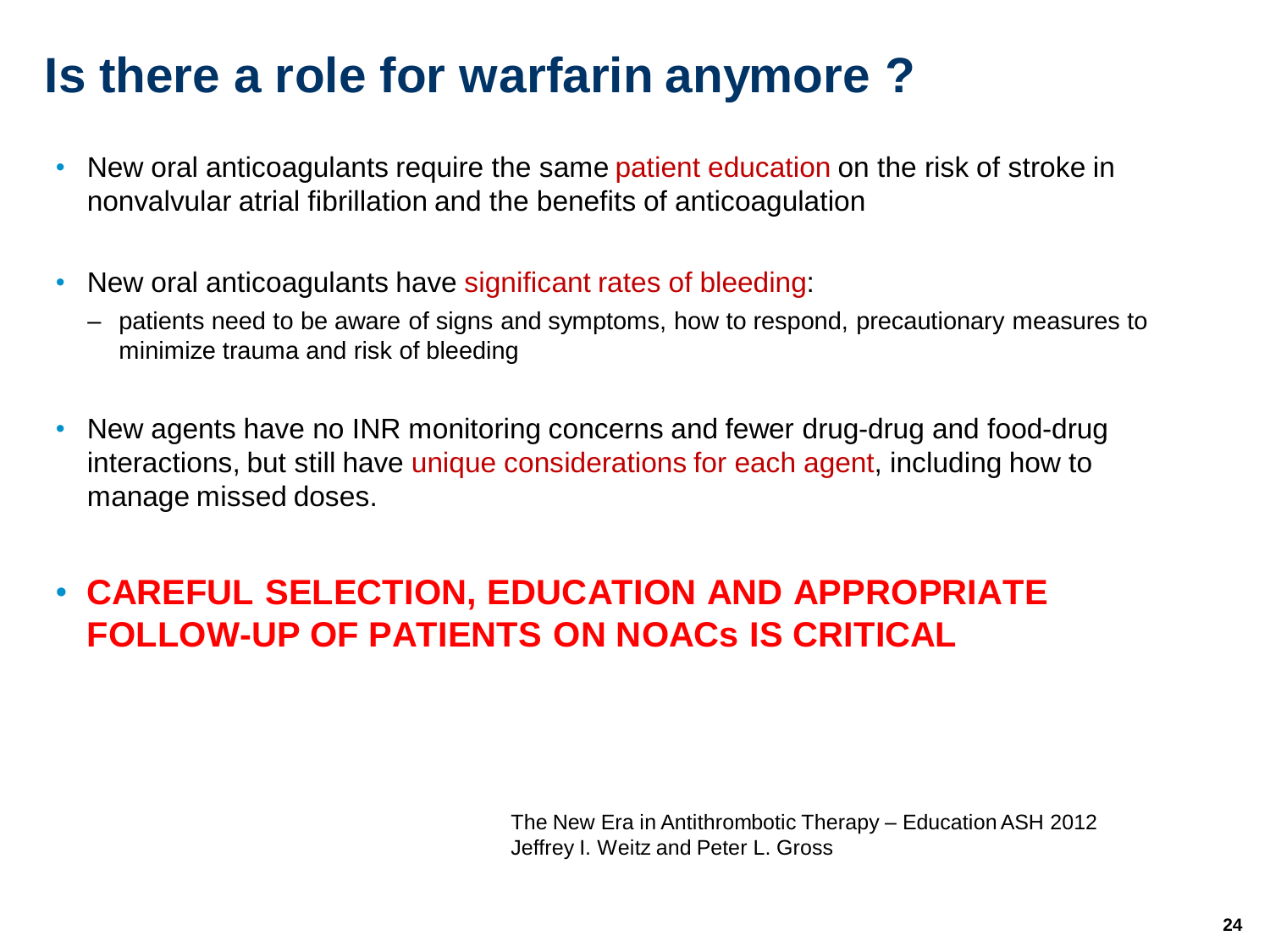#### **Hemostatic defects in liver and renal dysfunction are overestimated.**

Everyday bleeding disorder – Education ASH 2012 P. MANNUCCIO MANNUCCI and A. TRIPODI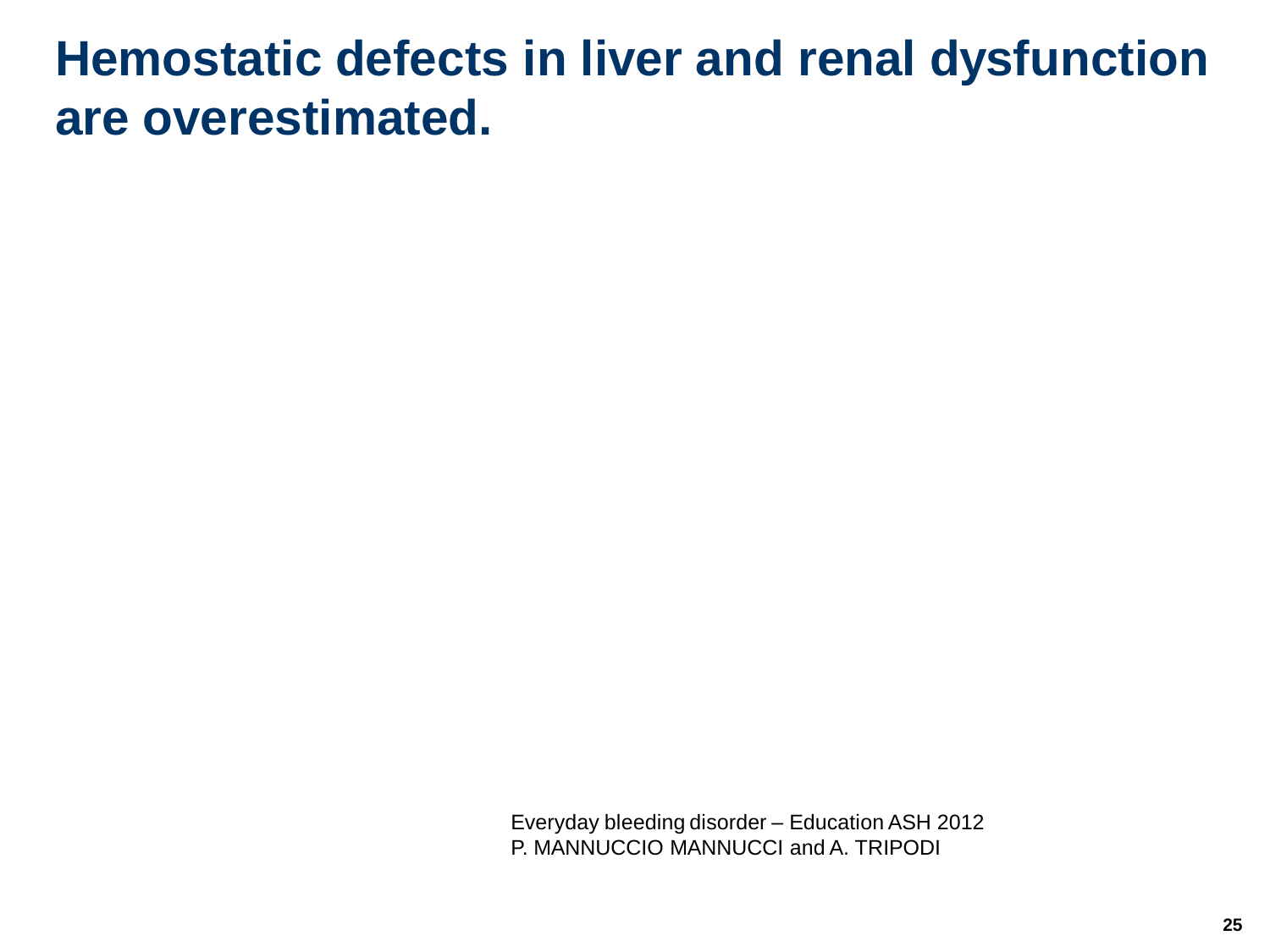#### **Haemostasis in liver disease**

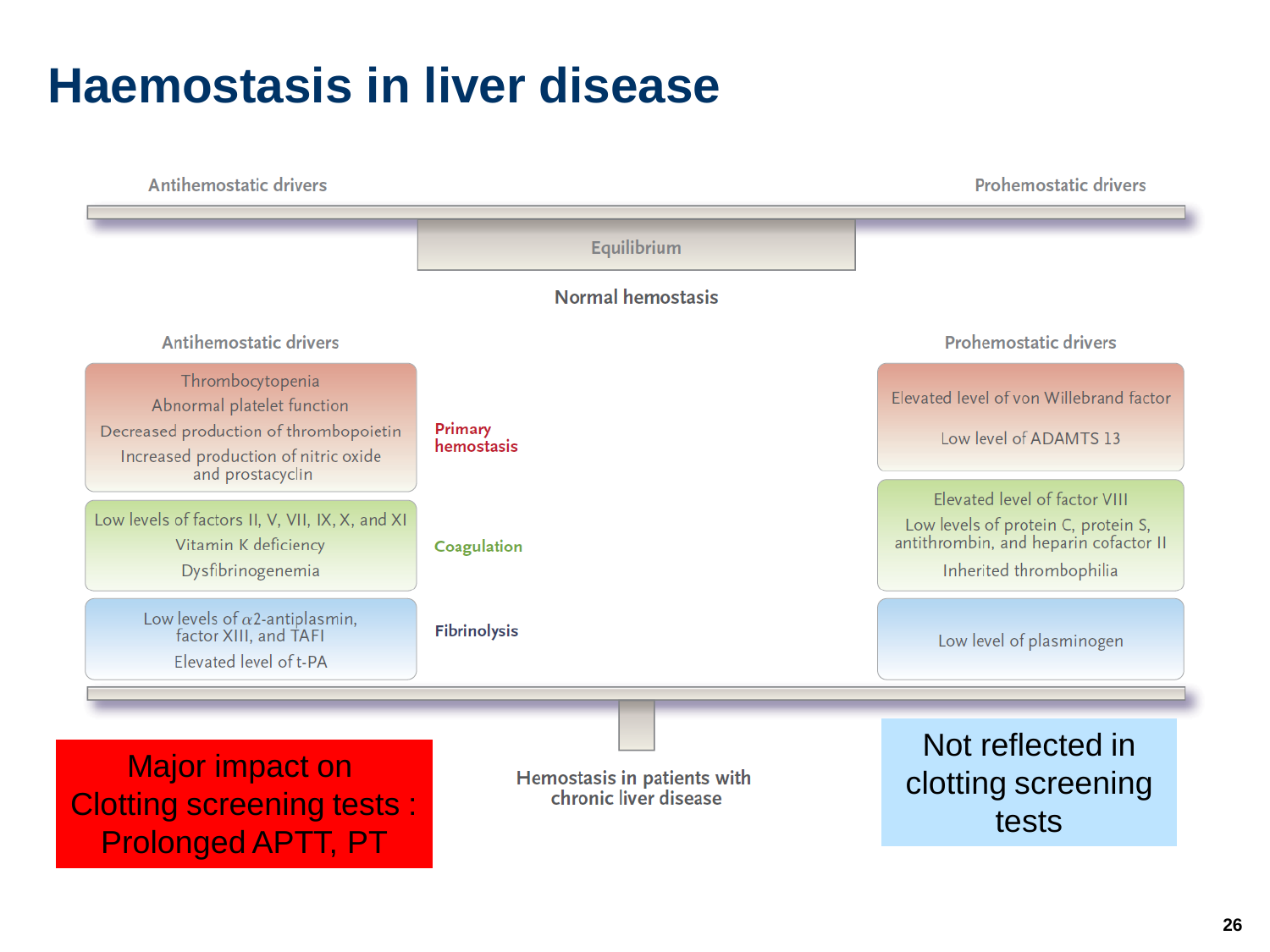#### **Hemostatic defects in renal dysfunction are overestimated.**

• In patients with uremia, the bleeding tendency (mainly expressed by gastrointestinal bleeding and hematoma formation at kidney biopsy) is reduced dramatically by the improvement of anemia obtained with the regular use of erythropoietin.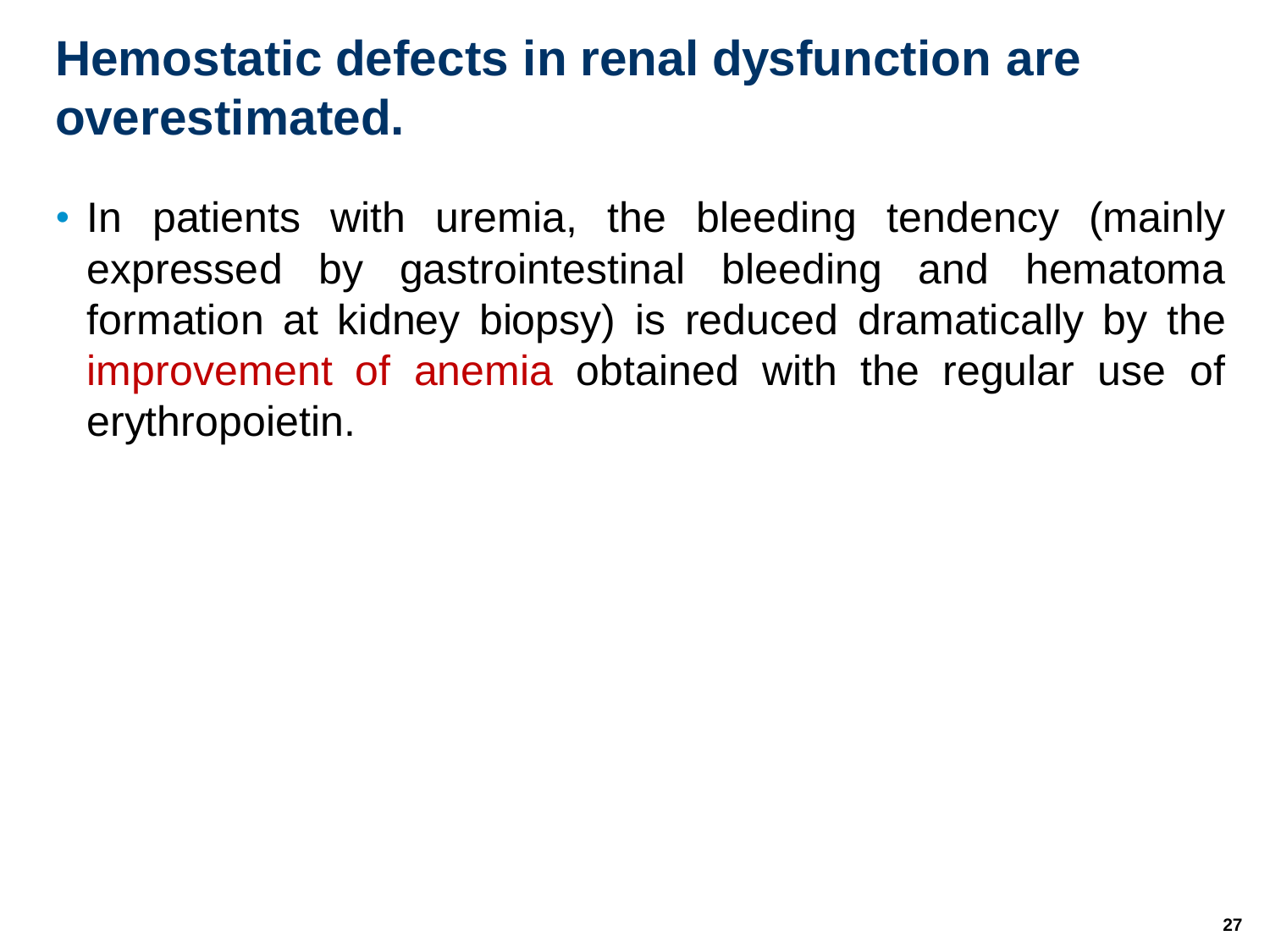#### **Hemostatic defects in liver and renal dysfunction are overestimated.**

- In cirrhosis, the most severe and frequent hemorrhagic symptoms (acute bleeding from esophageal varices) are not explained by blood clotting abnormalities.
- In patients with cirrhosis, low endogenous anticoagulant factors (antithrombin, protein c) in plasma compensate for the concomitant decrease of procoagulants.
- Rebalance also occurs for hyperfibrinolysis and platelet abnormalities.
- The commonly measured tests (APTT, PT) in patients with cirrhosis do not reflect the decrease of coagulation inhibitors.
- Transfusional and nontransfusional hemostatic medications are of little value as adjuvants to control bleeding in advanced liver disease.
- Particularly in uremia, but also in cirrhosis, thrombosis is becoming a cogent problem.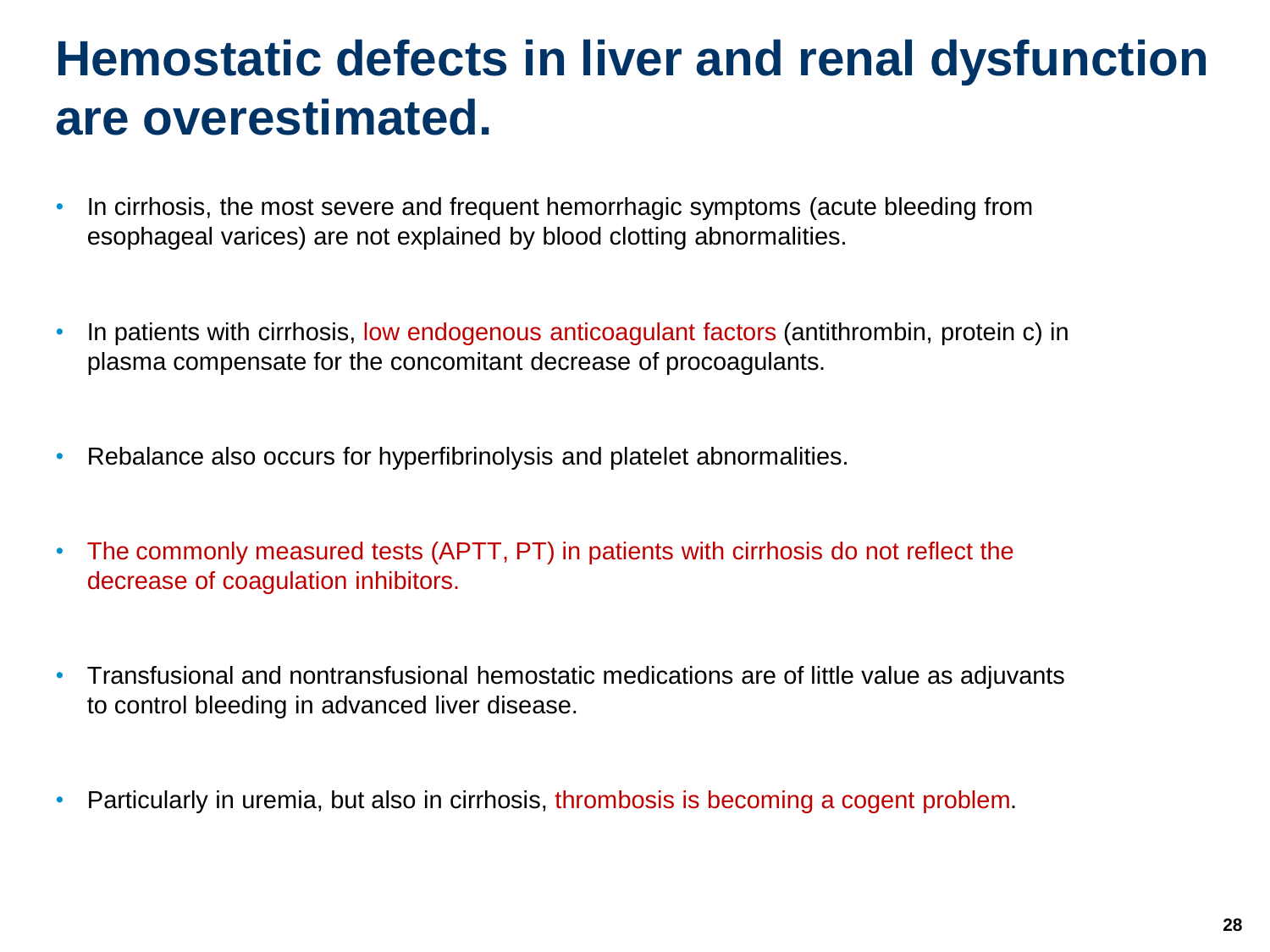### **After DVT, Compression Stockings Do not Prevent Post-Thrombotic Syndrome (SOX Trial )**

- 398 patients were randomized to Active-ECS (elastic compression stockings) and 408 to Placebo-ECS. Baseline features were similar in both groups. Sixty percent were male, the mean age was 55 years, and the most proximal extent of DVT was the iliac or femoral vein in 70% of patients and the popliteal vein in 30% of patients.
- The intervention group wore knee length, 30-40 mm Hg, Class II graduated ECS. The placebo stockings appeared identical to A-ECS but lacked therapeutic compression.
- Approximately 70% of patients in both groups continued wearing the stockings throughout study follow-up, and over 80% of these patients in both groups reported wearing them for at least three days per week.
- The cumulative incidence of PTS at 750 days was 14.8% in A-ECS vs. 12.3% in P-ECS  $(p=0.49)$ .
- **While stockings do not actually prevent the development of the postthrombotic syndrome, they may still have a role in the management of venous symptoms after DVT.**

.